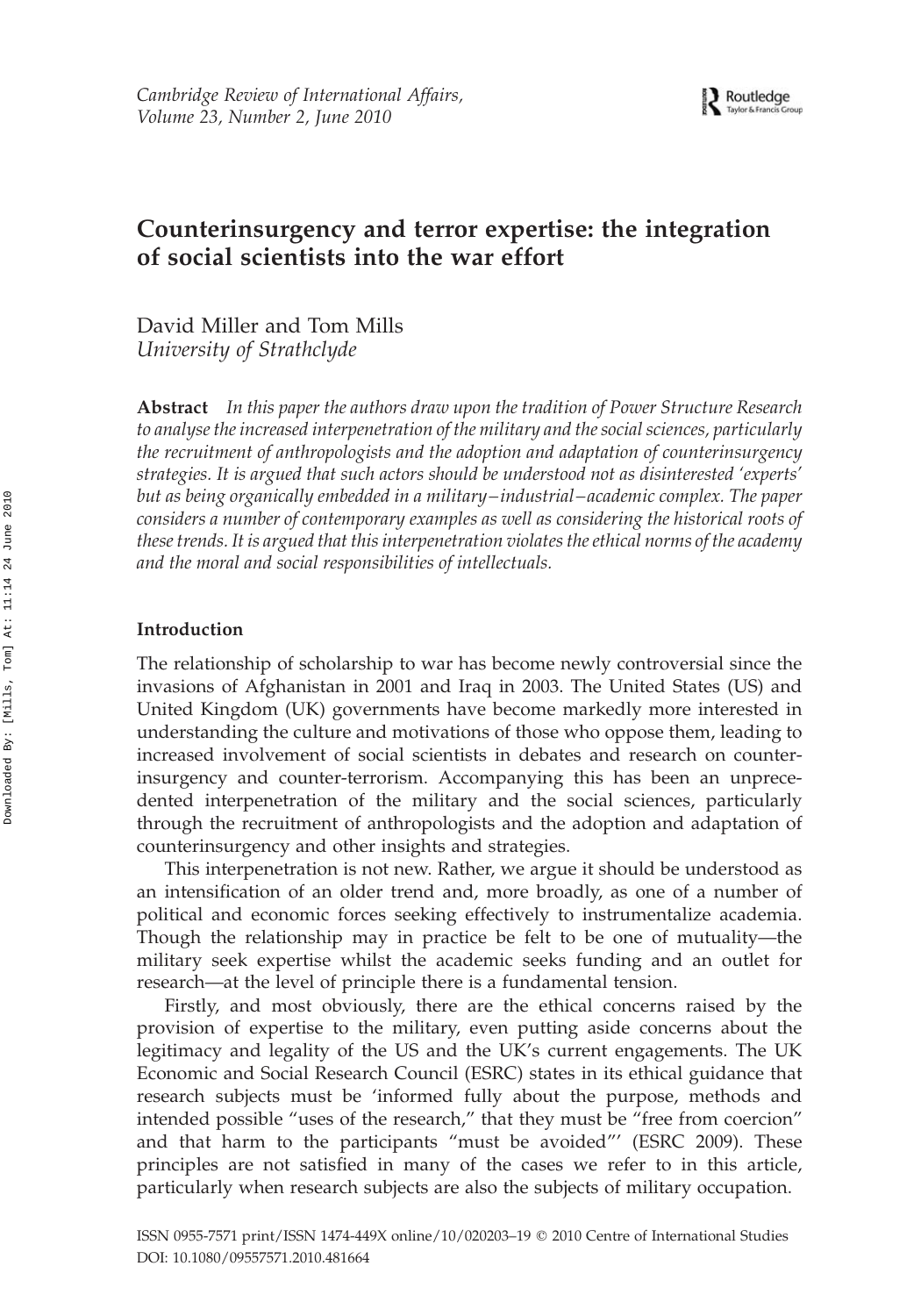There are also particular issues surrounding academics' involvement in coercion and propaganda, which we argue conflict with the ethical precepts governing scholarship. The most obvious of these being the truism stated by Noam Chomsky in 1967 that 'it is the responsibility of intellectuals to speak the truth and to expose lies' (Chomsky 1967).

In addition to these ethical issues, we argue that the interpenetration of the military and the academy undermines the latter's obligation to remain critical and independent. Academia exists in principle not to provide knowledge or expertise in the same manner as a private consultant might serve a client, but rather to operate as a community of scholars and thereby to advance public knowledge and understanding. Whilst we are not suggesting that all military-sponsored scholarship necessarily fails this requirement, it should be clear from what follows that at best the research agenda of the academy is being weighted more in the interests of power, and that, at worst, particular experts are violating ethical norms.

## The military– industrial –academic complex

In this article, we point to a collaboration between academia and companies and government agencies operating in and around the military sector—famously described as the 'military industrial complex' by President Eisenhower in his farewell address in 1961. Academia was a key part of Eisenhower's speech, which warned of the 'prospect of domination of scholars' by the Federal government (cited in Giroux 2007, 15). Later in the 1960s, Senator William Fulbright spoke out against the military influence on academia, warning that, 'in lending itself too much to the purposes of government, a university fails its higher purposes' (cited in Turse 2004). Fulbright called attention to the 'military–industrial–academic complex', which was described by historian Stuart W Leslie as the 'golden triangle' of 'military agencies, the high technology industry, and research universities' (cited in Turse 2004).

The development of this 'golden triangle' can be analysed under the rubric of the 'flex network' wherein, in the contemporary period, the boundaries between previously separate domains have tended to dissolve (Wedel 2004). In our view, the concept of the flex network is a valuable corrective to the tendency to see epistemic communities as separate and bounded groups of scholars able to play a key policy role precisely because of their disinterestedness (Haas 1992). It allows us to understand the dynamic nature of the inter-relationships between expertise and power and, in the case of the terror and counterinsurgency experts, pushes us more towards a concept of 'embedded expertise', emphasizing the question of power and the structured subordination of experts in the 'military–industrial– academic' complex (Burnett and Whyte 2005). This is not to imply that experts have no effective role in providing knowledge that is of use to the military or the state, but merely that such knowledge is neither disinterested nor detached but embedded and, we argue, compromised.

Gil Eyal takes critics of this trend, like C Wright Mills and Noam Chomsky, to task for being 'hopelessly mired' in 'boundary work' (Eyal 2002, 653–654). In our view Eyal's criticism is misconceived, since neither draws lines between scholars and 'non-scholars'. Still, Eyal does a good job of showing how this is not just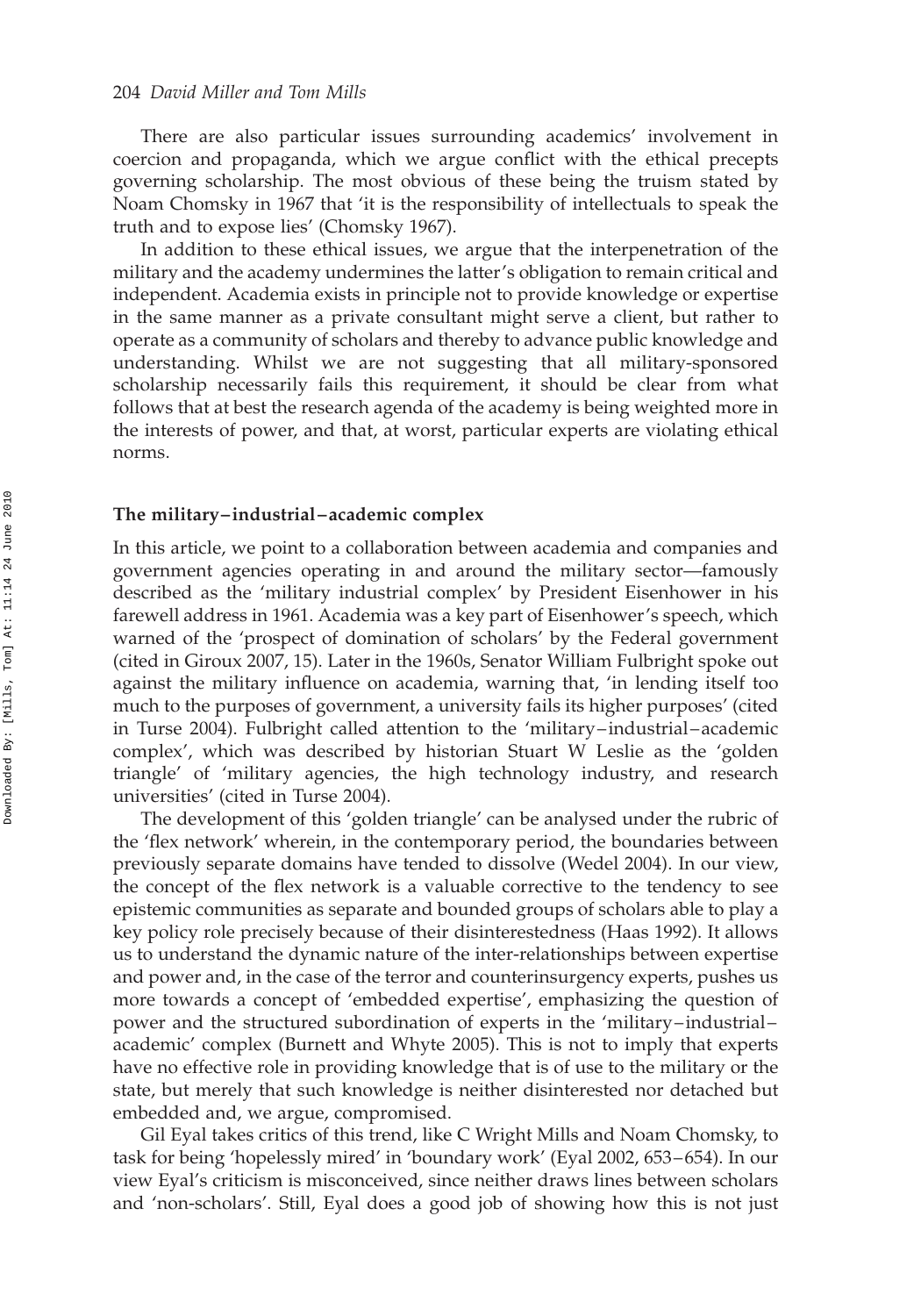a question of the traditional liberal model of policy 'influence'. On the contrary the role of the scholar or intellectual is much more 'organic'. As Eyal argues, what is needed is an approach

which shows how a certain form of expertise ... [is] strung together into ... a network composed of both human and non-human agents. (Eyal 2002, 657–658)

Integration into the network gives the experts significant benefits. In the case discussed by Eyal, Middle Eastern studies links with intelligence agencies in Israel included 'classified and non classified information ... archival materials ... captured documents' as well as 'social proximity to decision-makers' in the intelligence policy community, thus making the institute in question effectively the 'auxiliary arm' of the research branch of Israeli military intelligence (Eyal 2002, 682). In such networks, we have moved from 'advisory' relations to a 'complex' in which the line between academic expert at a distance and functionary of the state has, at least, been blurred. This is precisely the process described by Janine Wedel in her work on 'flex networks' (Wedel 2009).

In the next section, we outline our methodological approach before examining some of the history of the relationship between scholarship and war. First, we consider the intellectual and organizational history of counterinsurgency and counter-terrorism. We discuss the rise of the 'warrior-intellectual' in the contemporary period. We then explore the British links with these writers and the distinctive social science contribution to war-fighting, including a focus on central elements of the counterinsurgency and counter-terror nexus, in particular the RAND Corporation and the Centre for the Study of Terrorism and Political Violence (CSTPV) at St Andrews University as well as the links of King's College London with the military. The next section examines the use of counterinsurgency ideas in the 'war on terror' at home and in particular in the propaganda war in the UK. We conclude with an account of our understanding of the role of scholarship and academics in the war effort.

#### Method

This study draws on the tradition of Power Structure Research pioneered by C Wright Mills (1956) and subsequent sociologists such as William Domhoff (1975; 1983; 1990) in the US and Michael Useem (1984) and John Scott in the UK (1982; 1991). Domhoff argued that it is important for social scientists to investigate the activities, culture and milieu of powerful institutions and individuals. Methodologically, according to Domhoff, 'there are two general aspects of any study that attempts to delineate a power structure and understand its workings'. The first is a network analysis. This 'can reveal power structures to be more or less tightly knit, more or less focused in a few organizations or individuals, and more or less linked to a single social class.' The second aspect is a 'content analysis' of 'what is said and done within the power network' (Domhoff 2005). This study investigates the terror and counterinsurgency experts in this spirit. In addition, we argue that research on the powerful cannot expect to use the same methods as research on the powerless. As a result, we have adopted an approach to network and content analysis that is best termed 'Investigative Research' (for more details see Spinprofiles 2009a).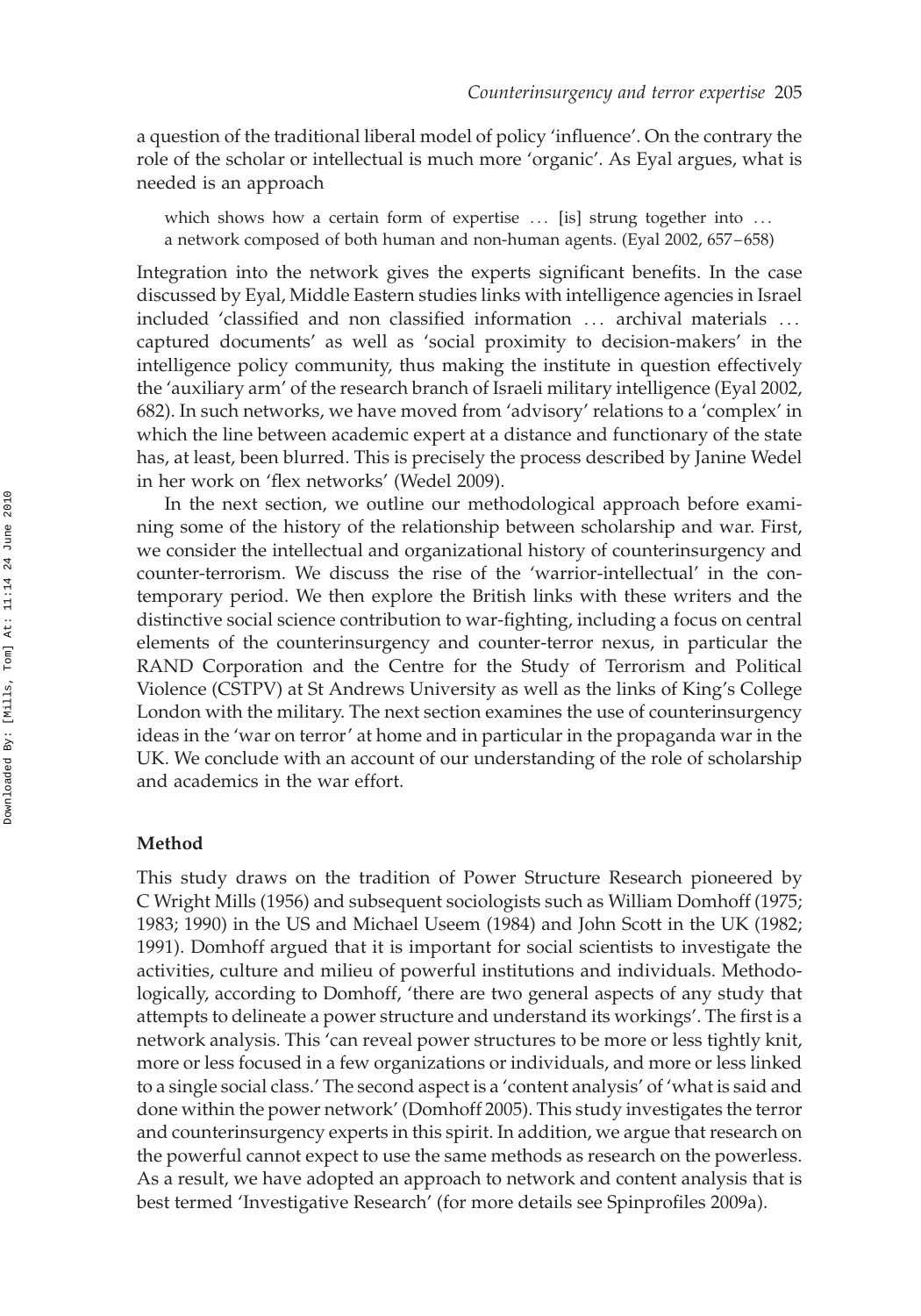#### 206 David Miller and Tom Mills

Investigative Research is a means to sift large quantities of data in order to pursue hidden or obscure materials as well as allowing the combination of disparate evidence to glean new insights into organizations and individuals (Northmore 1996). It recognizes not just a methodological difference in researching powerful institutions, but has a specific conception of the context in which investigation takes place. This was outlined by Jack Douglas in the mid 1970s when he stated that it was based on the realization that 'profound conflict of interest, values, feelings and actions pervade social life ... Instead of trusting people and expecting trust in return, one suspects others and expects others to suspect him' (1976, 55). While we need not go all the way with Douglas' notion of suspicion, it is clear that scepticism about the accounts given by powerful institutions and individuals is warranted, especially in the context of societies in which power is highly concentrated.

This approach entails a combination of methodological and data-gathering techniques including citation analysis, advanced internet research, the use of Freedom of Information legislation and searching press and publications databases. The kinds of techniques we use, although similar, should not be confused with the routine practices of journalism. Our approach draws on a long tradition of sociological research going back at least as far as the Chicago School associated with Robert Park in the 1930s and 1940s. Park, who had previously been a journalist, believed that a sociologist was 'a kind of super-reporter, like the men who write for Fortune ... reporting on the long-term trends which record what is actually going on rather than what, on the surface, merely seems to be going on' (Park 1950). Park's view was echoed, in the 1990s, by Harvey Molotch in his famous piece, 'Going out', originally written for a journal special issue titled 'What's wrong with sociology'. He suggests that an engaged sociology should be thought not as '"mere journalism," but [as] deep journalism' (Molotch 1994, 223).

#### From 'shock and awe' to 'hearts and minds'

The recent increase in the use of academic expertise in the military planning of the US and its allies follows, and we argue should be understood in the context of, the perceived failure of the approach taken in the earlier stages of the 'war on terror'. That earlier approach involved the deployment of massive military firepower against military and civilian targets, in part as a demonstrative exercise of destructive power. It is perhaps best encapsulated by the phrase 'shock and awe', a strategy conceived at the National Defense University in Washington (Ullman and Wade 1996) and famously launched on Baghdad in 2003.

The fierce resistance the US and UK nevertheless faced in Iraq led to a disillusionment with this approach, which came to be seen as a blunt tool that was ultimately counterproductive. Thus, 'shock and awe' was over time displaced by a new approach encapsulated by the phrase 'hearts and minds'. This involves the use of military force within a wider strategy of domination attentive to the politics and culture of the target society. It is understood as entailing not just soldiering skills, but also political skills and, crucially, propaganda and academic approaches. It is characterized by one of the leading contemporary writers as 'armed propaganda' (Kilcullen 2007a).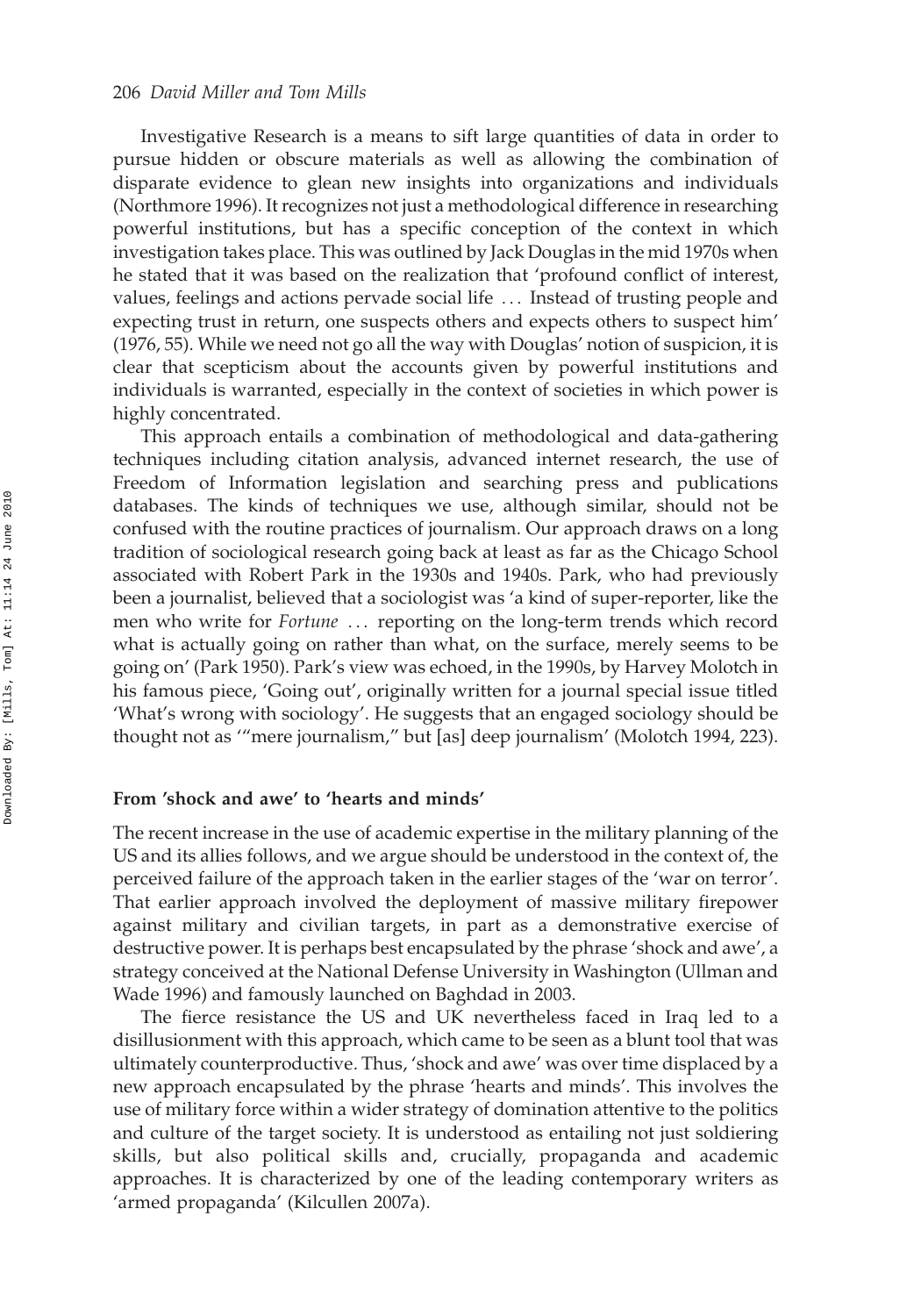#### The 'warrior-intellectual'

With the 'surge' in Iraq, the advocates of the 'hearts and minds' approach were brought to the very centre of policymaking. At their head was the director of the 'surge', General David Petraeus. While Commanding General, Multi-National Force-Iraq, Petraeus oversaw the production of the new US army counterinsurgency manual (Nagl et al 2007). The manual notes that the army must 'remember the global audience', because 'the decisive battle is for the people's minds'. For Petraeus 'every action, including uses of force, must be wrapped in a bodyguard of information' (cited in Hughes 2007).

Petraeus was advised by an informal but influential group of highly educated military personnel who contributed to the counterinsurgency manual. According to the Washington Post these advisors were dubbed the 'Petraeus guys' by the military, whilst the paper describes them as 'a small band of warrior-intellectuals' (Ricks 2007).

The warrior-intellectuals espouse a brand of wisdom that focuses preeminently on 'hearts and minds'. Whilst they perceive themselves as critics of the military establishment, they draw upon a tradition of military theory that is more established than 'shock and awe' and is rooted in the suppression of anti-colonial struggles and Cold War thinking (Schlesinger 1978). As we shall see, it is an intellectual tradition that is very much the product of a long interpenetration of the military and academia.

Let us start with three key theorist/practitioners—including brief biographical sketches, their views on counterinsurgency and counter-terrorism, and their practical roles. Montgomery McFate, David Kilcullen and John Nagl all have a high media profile and were centrally involved in writing the new US manual on counterinsurgency with David Petraeus (Price 2007). These three are amongst the most important of the recent counterinsurgents. All have doctorates but have played a role that is more than an academic advisory one, as all three have been practically, as well as intellectually, involved in counterinsurgency.

#### Montgomery McFate

Montgomery McFate has a BA from the University of California at Berkeley and a doctorate in anthropology from Yale. Her doctoral dissertation concerned British counterinsurgency in Northern Ireland. The thesis was based on 'several years she spent living among supporters of the Irish Republican Army and then among British counterinsurgents' (Packer 2006).

After a variety of posts, in 1997 she married a soldier (and sometime mercenary), Sean McFate, and they moved to Germany for three years (Stannard 2007). On their return to the US, McFate found herself 'grasping for purpose until one night in 2002 when she ended a long talk with her husband about their futures by scribbling a sentence on a cocktail napkin: How do I make Anthropology relevant to the military?' (Shachtman 2008)

McFate reportedly then worked at the RAND Corporation, an organization that has been formative in the development of counterinsurgency and counterterrorism doctrine (Abella 2008). One of her publications there was titled 'Manipulating the architecture of cultural control' (McFate 2005a). Later, at the Office of Naval Research she says she got a call from an adviser to the Joint Chiefs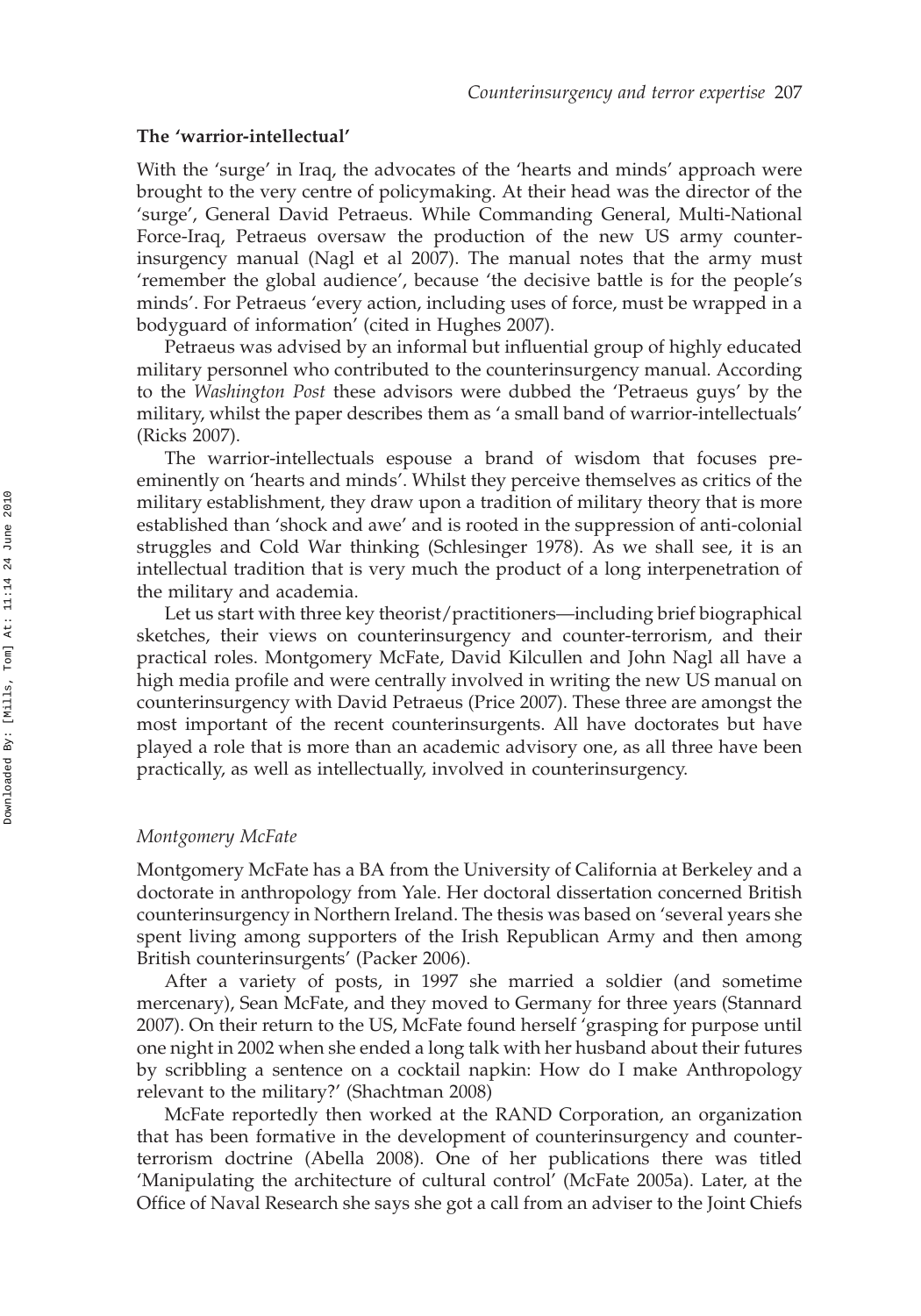of Staff on Iraq. The advisor 'turned for help to one of the few anthropologists he could find in the Defense Department' (Packer 2006). McFate's 'evangelical mission' to 'get the Department of Defense to understand the importance of "cultural knowledge"' (Packer 2006) resulted in her becoming the senior social scientist for the US Army's Human Terrain System. This is the system of embedding academics (mainly anthropologists) with the military to help with the military's 'need to map Human Terrain across the Kill Chain', as the Assistant Undersecretary of Defense, John Wilcox, put it (cited in Price 2007).

McFate argues that the military use of social science is important not simply because of its efficacy, but also in terms of the humanitarian impact. In early 2007, she told the San Francisco Chronicle that she was worried that the occupation of Iraq would be 'delegitimized' and that the US Army would 'fall back on what it had before ... technology and firepower. But if you can figure out how a society is wired,' she said, 'you don't need to do that. That's what the game is. That's what Petraeus is going to do. But you can't do that if you don't have information' (cited in Stannard 2007).

#### David Kilcullen

David J Kilcullen is an Australian counterinsurgency writer. He studied counterinsurgency as a cadet at the Royal Military College in Duntroon, the Australian Army's officer training establishment and served for 22 years in the Australian Army. He commanded an infantry company on counterinsurgency operations in East Timor from 1999 to 2000 and, after September 11, worked with police, paramilitary and military forces in Iraq, Afghanistan, Pakistan, Indonesia and elsewhere. During this time Kilcullen also studied for a doctorate at the University of New South Wales. Towards the end of his military service, he served in Australia's Office of National Assessments and on the writing team for Australia's 2004 Terrorism White Paper (Weisser 2007).

In 2004, Kilcullen took leave from Australia's Defence Department to help the Pentagon with the drafting of the 2005 Quadrennial Defence Review. In July 2005, at a conference, he met Henry Crumpton, who had supervised the Central Intelligence Agency's (CIA's) covert activities in Afghanistan during the 2001 invasion. Condoleezza Rice, then secretary of state, later hired Crumpton as the department's counter-terrorism coordinator. He offered Kilcullen the job of 'Chief Strategist in the Office of the Coordinator for Counter-terrorism, The State Department' (Packer 2006).

#### John Nagl

John A Nagl reportedly 'graduated close to the top of his West Point class in 1988 and was selected as a Rhodes Scholar' (Maass 2004). He studied for a master's in international relations at Oxford University before the 1991 Gulf War—during which he led a tank platoon (Ricks 2008)—and then returned to Oxford to study for a doctorate at St Antony's College, where he 'immersed himself in the classic texts of guerrilla warfare' (Maass 2004). His thesis was supervised by Professor Robert O'Neill, who, at that time, was also director of the International Institute for Strategic Studies (IISS)—one of the key nodes in the military industrial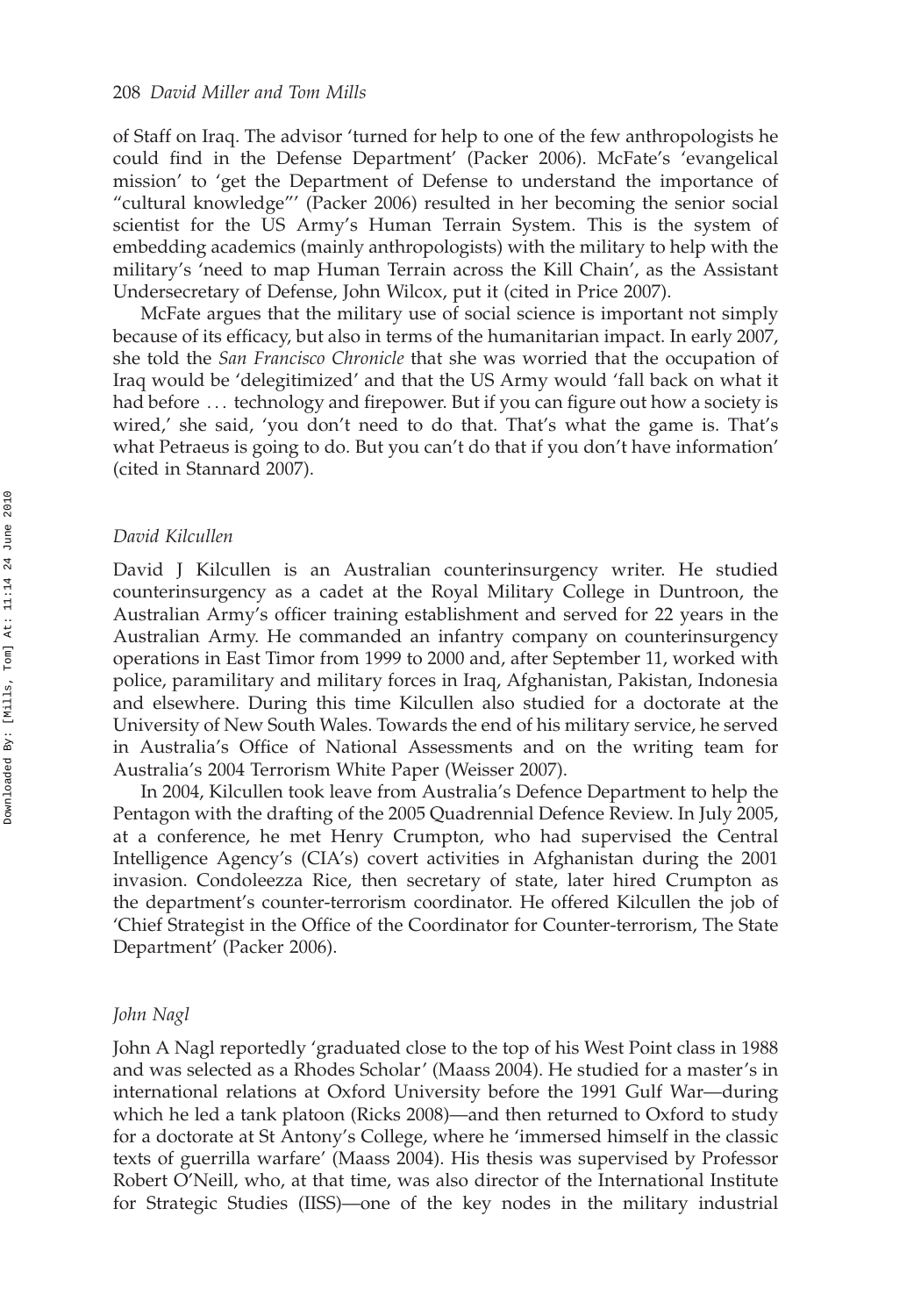complex in the UK. Nagl writes that O'Neill 'suggested the topic and saw it through to the end' (Nagl 2002). The thesis was published as a book Learning to eat soup with a knife (Nagl 2002), a title taken from TE Lawrence. According to The Times, it was

so influential that General George Casey [Petraeus's predecessor], the U.S. Commander in Iraq, is said to carry it with him everywhere. Most of his staff have been ordered to read it and he pressed a copy into the hands of Donald Rumsfeld when he visited Baghdad in December. (Baldwin 2006)

This anecdote is perhaps most significant when one considers that Rumsfeld was the figure most associated with the 'shock and awe' approach in the Iraq war.

Nagl 'served in Iraq in 2003 and 2004 as the operations officer for an Army battalion in Iraq's Anbar province' (Ricks 2008). After serving in Iraq, Nagl helped produce the US Army's counterinsurgency manual FM 3-24, which McFate and Kilcullen also worked on (Nagl et al 2007).

Nagl then became the commander at Fort Riley, Kansas, where he teaches US soldiers how to train and advise Iraqi forces. In 2008 it was reported that Nagl had 'decided to leave the service to study strategic issues full time' at the Center for a New American Security, the security-related think-tank that also employs Kilcullen (Ricks 2008).

## Academic research in the service of 'improved cultural capability'

Kilcullen argues that 'new approaches to systems analysis' developed by scientists suggest that the US should use a 'model of insurgencies as biological systems' in order to identify 'key system elements and means to attack them' (Kilcullen 2005). A key aspect of this approach, Kilcullen writes, is 'improved cultural capability' (Kilcullen 2005). McFate put this even more explicitly in her doctoral thesis, where she writes that 'knowledge of the enemy leads to a refinement in knowledge of how best to kill the enemy' (cited in Price 2009).

In other words, the warrior-intellectuals seek a more advanced understanding of particular cultures and societies, in order that America and its allies can dominate them more efficiently. Kilcullen writes that 'in modern counterinsurgency ... there is no single insurgent network to be penetrated but rather a cultural and demographic jungle of population groups to be navigated'. That being the case, 'the counterinsurgent must control the overall environment rather than defeat a specific enemy' (Kilcullen 2006, 111–130). Cultural knowledge therefore becomes crucial to military strategy. Nagl writes of the need to create 'a force capable of the cultural and linguistic sophistication necessary to defeat a very capable enemy' (Nagl 2002, xv).

This is a strain of thought most explicit in McFate and Kilcullen. In his research Kilcullen seeks to develop what he calls a 'conflict ethnography', that is, 'a deep, situation-specific understanding of the human, social and cultural dimensions of a conflict' (Kilcullen 2007b).

#### 'Hearts and minds' or 'armed propaganda'

Kilcullen and the others have a specific model of 'hearts and minds'. It integrates communication with research and military and political action. Bacevich refers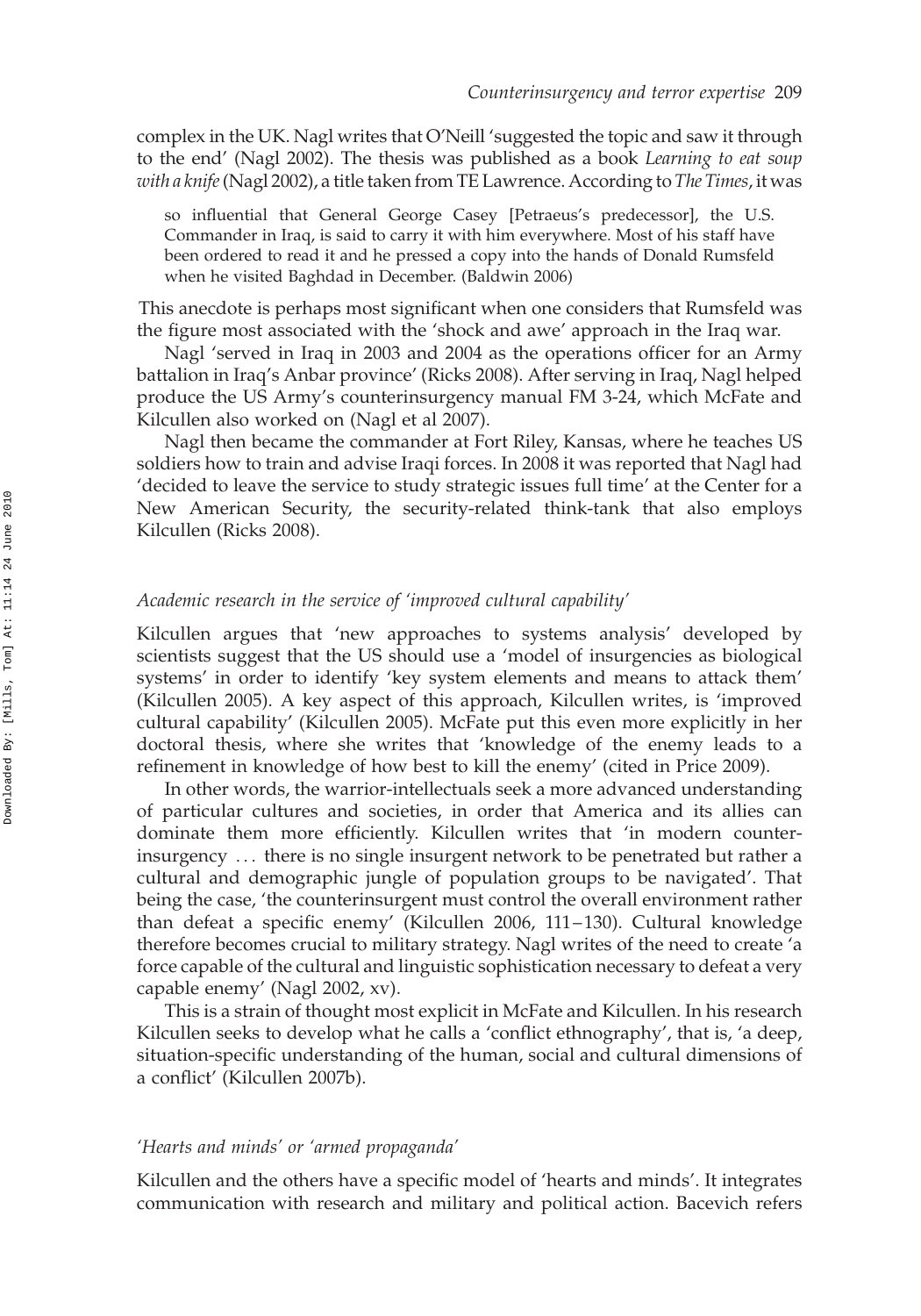to two camps within the military he labels 'Crusaders and Conservatives'. These groups differ on the extent that they believe in the use of social and political tools to achieve victory. Nagl is 'Among the Crusaders' most influential members', and is said to believe that 'winning battles becomes less urgent than pacifying populations and establishing effective governance' (Bacevich 2008).

Kilcullen has, as Tom Hayden points out, advocated 'actions to target the insurgent infrastructure that would resemble the unfairly maligned (but highly effective) Vietnam-era Phoenix program' (Kilcullen 2005, cited in Hughes 2008). The original 'Phoenix' was a detention, torture and assassination programme in South Vietnam, which was denounced and disbanded by the US Congress in the 1970s (Hayden 2008). Hayden also notes how Kilcullen's goal of controlling the civilian population in Iraq mimics the 'strategic hamlets' programme in South Vietnam, originally developed by the British counterinsurgency theorist Robert Thompson in Malaya and justified as an effort to 'protect' the occupied population (Hayden 2008).

Kilcullen's approach, and that of 'the surge' more generally, can be seen as a modern, urbanized form of the 'strategic hamlets' programme. This is evident in a presentation Kilcullen gave at the RAND Corporation in May 2008, in which he described the 'breaking [of] the cycle' of violence through 'gated communities' and 'access controls' to prevent the mixing of Shia and Sunni populations, 'domination of "belts"' (Provinces adjacent to Baghdad), 'control of access to Baghdad', and 'Joint Security Operations' to 'protect people in their homes.' (Kilcullen 2008)

Kilcullen stresses that population control cannot be brought about by military means alone. For him, and the other counterinsurgents, information control is also crucial:

I sometimes feel as if a new paradigm is on the tip of my tongue, and I have a strong feeling that the solution (if there is one) is about a strategic form of armed propaganda that goes well beyond our current concept of IO [Information Operations] into a type of semi-kinetic 'influence operations'. (Kilcullen 2007a)

Similarly, Nagl has referred to the necessity for 'diplomacy, information operations, intelligence, financial and military' power in order to 'prevail in irregular warfare' (Nagl 2002, xv), and has written that 'The most important warriors of the current century may fight for the US Information Agency rather than the Department of Defense' (Nagl 2007).

#### The British link

It is not inconsequential that McFate and Nagl have significant UK connections, having been based at UK institutions (Nagl) or conducted fieldwork in the UK among opponents and supporters of the British state (McFate). Like Kilcullen they have drawn heavily on British approaches to counterinsurgency, in particular those developed whilst dealing with anti-colonial liberation movements. McFate has noted approvingly that the British counterinsurgency theorist Robert Thompson, while advising the US in Vietnam, 'suggested that anthropologists be used to recruit aboriginal tribesmen as partisans' (McFate 2005c). Nagl also cites Thompson, and both cite Frank Kitson, another counterinsurgency writer who remains highly regarded in the British military (McFate 2005b; Nagl 2002).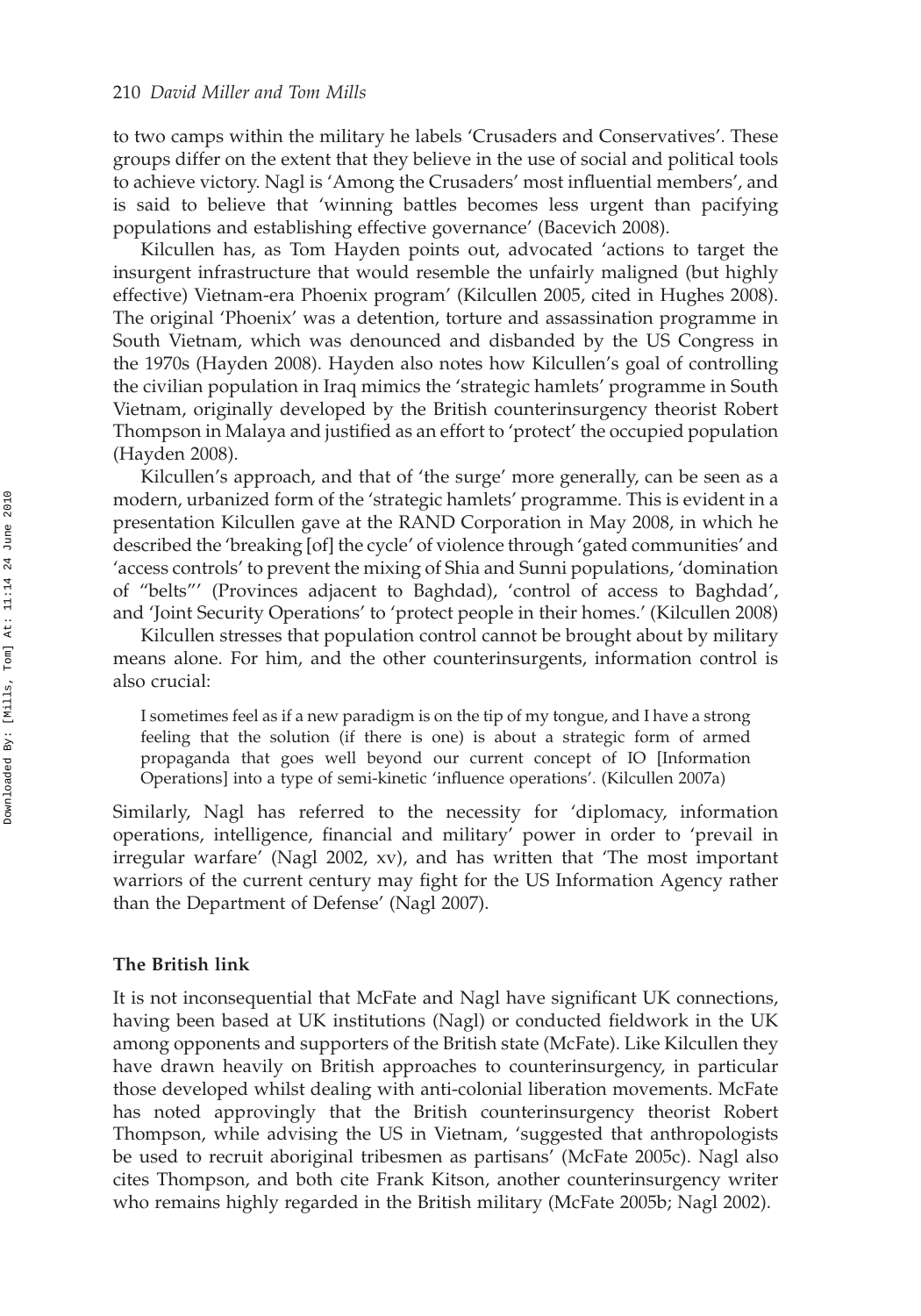It is thus worth considering these earlier counterinsurgency theorists and practitioners briefly. Robert Thompson is probably the most influential. He had 27 years of almost uninterrupted military, political and advisory service in Southeast Asia, starting in Malaya and ending when the US withdrew from Vietnam. The counterinsurgency operation of which Thompson was an integral part was, the Foreign Office conceded in a secret file, 'very much a war in defence of [the] rubber industry', which was an important source of wealth for Britain (quoted in Curtis 2003, 336). An integral part of Britain's operation was Harold Briggs' 'Briggs Plan', which began in 1950 and targeted Malaya's Chinese population through a 'resettlement' programme. Thompson himself recalled one such operation as follows:

Just as an example of a ruthless measure, I quote the case of a village in Malaya (Jenderam) of about three thousand inhabitants ... Everyone in it, men, women and children, went into detention for two years. All the houses were razed to the ground. Surprisingly, this did not cause a public outcry and the effectiveness of the result, by leading to the elimination of the communist terrorist unit concerned, silenced all criticism. (Cited in Curtis 2004)

When Thompson was appointed head of the British Advisory Mission to Vietnam in 1961, he famously advocated the same repressive tactics developed in Malaya (Beckett 1997). He became a prominent counterinsurgency expert and in 1966 published Defeating communist insurgency, a book considered one of the classics of counterinsurgency literature. He was then engaged by the RAND Corporation as a consultant, and paid annual visits to Vietnam. After one of these, in 1968, he wrote a new book, No exit from Vietnam (The Times 1992), which criticized the use of heavy firepower as ineffective—advocating instead a combination of political propaganda and military repression. In 1970, Thompson became a founding member of the Institute for the Study of Conflict (ISC), a London based right-wing think-tank with links to the CIA and British intelligence (The Times 1970).

Another counterinsurgency expert who cut his teeth in Malaya was Frank Kitson. He saw further active service, most notoriously in Northern Ireland in the early 1970s, where he attempted to apply the doctrine gleaned from Malaya and codified it in his most well-known book, Low intensity operations (Kitson 1971), drafted while a defence fellow at Oxford (Mockaitis 1990, 186). As John Newsinger writes, 'there is much to be said' for Nationalist politician Paddy Devlin's view that Kitson 'probably did more than any other individual to sour relations between the Catholic community and the security forces' (2002, 171).

#### The terror–counterinsurgency connection

The 'warrior-intellectuals' share this intellectual heritage with the counter-terror establishment. Indeed an early critic of 'terrorism studies' described it as 'counterinsurgency doctrine masquerading as political sociology' (Schlesinger 1978, 117).

The British counterinsurgency experts could rely on official sponsorship, as well as informal political networks. In the 1960s, Britain's Defence Secretary Denis Healey set up 'Defence Lectureships' to sponsor military subjects at universities. Michael Howard, who had set up the Department of War Studies at King's College London, and was also a co-founder of the IISS with Healey, was awarded one such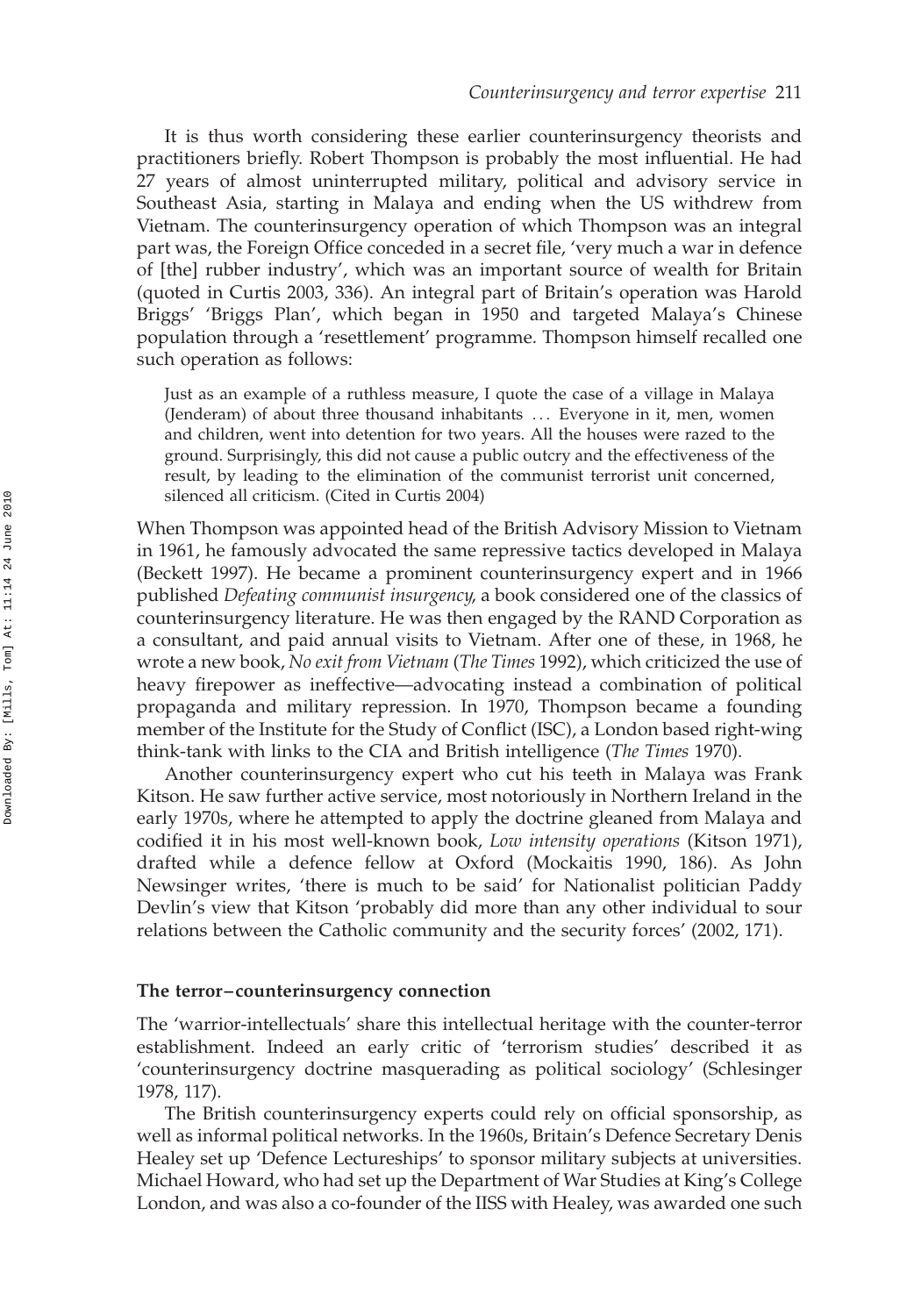lectureship at All Souls College, Oxford. After Howard took up the post at All Souls, Laurence Martin took his chair at King's College and became head of the Department of War Studies (Howard 2006, 196). The central importance of the IISS and of King's College in the British military–industrial–academic complex remains today.

It was just after this period—in the early to mid 1970s—that 'terrorism' first emerged as a unique subject of study. Influential experts who emerged during the 1970s include Martha Crenshaw, Brian Jenkins, Paul Wilkinson, Yonah Alexander, Walter Laqueur and Ariel Merari. Though not numerous, these early experts were well connected to governments and the military. The 'invisible college' they developed formed the nucleus of the 'terrorism industry' that was to develop in the 1980s and markedly expand after September 11 (Miller and Mills 2009).

Like the counterinsurgency experts, several of the most influential early terrorism experts were connected to the neoliberal and neoconservatives networks. In the UK, an important focal point of terrorism studies in the 1970s was the right-wing think-tank the Institute for the Study of Conflict (ISC), which produced a number of reports and journals on 'terrorism' and counterinsurgency during the 1970s. The ISC had grown out a London-based CIA propaganda operation called Forum World Features that was set up in 1965 with covert funding from the CIA. Its chairman Brian Crozier was one of the first to address the topic of terrorism (Crozier 1959; 1960).

Crozier co-founded the ISC in 1970 with the leading Sovietologist Leonard Schapiro. Both men held notably right-wing views and had covert intelligence experience (Evans 1993). Most of the individuals who made up the ISC's Council of Management also had affiliations to the military or to covert propaganda organizations. The group's chief fundraisers were a retired major-general called Fergus Ling and the aforementioned Robert Thompson (The Times 1970).

The ISC journal Conflict Studies stated that ISC's 'main object' was 'the systematic and comparative study of the causes and manifestations of conflict, with special but not exclusive reference to social and political unrest, urban terrorism, guerrilla war, revolutionary war and related phenomena' (Sim 1978). As in Crozier's earlier work, terrorism was thus viewed as part of a continuum of 'social and political unrest' which should be met by Western governments with effective countermeasures both military and psychological (Crozier 1959). An early issue of Conflict Studies entitled 'Uruguay: terrorism versus democracy', was written by Crozier's friend Robert Moss. Moss, who had previously been a professor of ancient history, was a journalist at The Economist and later became a lecturer at the Royal College of Defence Studies (New World Library 2009). The theme of a battle between 'terrorism' and 'democracy' was later borrowed by the prominent terrorism expert Paul Wilkinson when he wrote an issue of Conflict Studies in 1976 under the title 'Terrorism versus liberal democracy'. The theme dominated much of Wilkinson's work including his most influential book, Terrorism and the liberal state (1977).

Wilkinson, a former Royal Air Force officer, remains the most influential of the early experts and—though retired—is still consulted by the media today. His affiliations with right-wing groups like the ISC are not well known. His first two books, Social movement (1971) and Political terrorism (1974), were part of a book series overseen by the ISC founder Leonard Schapiro (Wilkinson 1974, 2). Wilkinson even briefly joined the Council of Management of the ISC between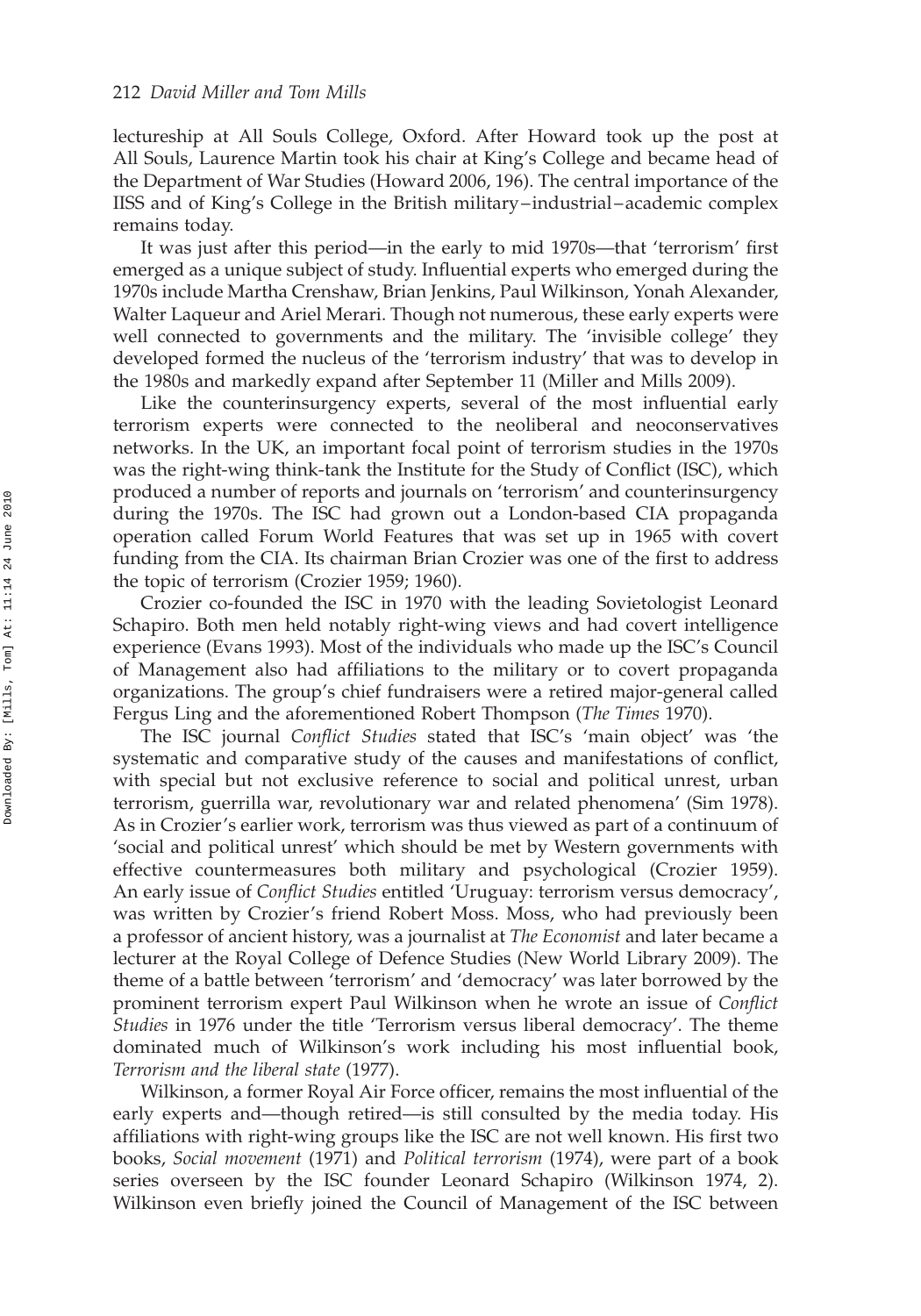October 1980 and May 1981 (Companies House 1981). In 1986 he founded his own think-tank called the Research Foundation for the Study of Terrorism. It shared an office with the right-wing lobby group Aims of Industry (Leonard 1988) and later merged with the ISC. As an academic Wilkinson was based at Aberdeen University during the 1980s, where he developed a computer database of terrorism incidents in coordination with the RAND Corporation (Schmid 1988). He later moved to St Andrews University, where he co-founded perhaps the most important academic centre on terrorism in the 1990s.

#### The RAND Corporation and CSTPV

The RAND Corporation, which had already played an important role in linking academia and the military, became the most important centre for terrorism research in the US. The RAND terrorism programme was developed by Brian Jenkins, a key expert in the 1970s, who is still active today. A former captain in the Green Berets, Jenkins had been involved in US counterinsurgency operations in the Dominican Republic and Vietnam. Jenkins was followed by Bruce Hoffman, who went on to become one of the most influential terrorism experts. Hoffman joined RAND as an intern whilst studying for his doctorate at Oxford University on the British experience in Palestine. In 1994, he left RAND to set up the CSTPV at the University of St Andrews with Paul Wilkinson (RAND 1998).

The CSTPV has like other such centres developed strong links with the state and the corporate sector. In addition to its academic work it provides training to the military, the police and companies. It has also organized a series of conferences attended by senior police officers and civil servants, hosted by the Royal United Services Institute and sponsored by security and arms companies like BAe Systems, QinetiQ, Risk Management Solutions and Jane's Intelligence Group. The CSTPV has provided training to several companies operating in Iraq and Afghanistan, including Aegis Defence Services, Control Risks Group and Erinys, as well as the Ministry of Defence (MoD), the Foreign & Commonwealth Office (FCO), the US Department of Defence and the US Army and Air Force. CSTPV founder Bruce Hoffman has himself actively assisted with the occupation of Iraq. He recommended that the occupation follow a British counterinsurgency model, citing in particular Frank Kitson's Low intensity operations as a model (Burnett and Whyte 2005). This mixing of academia, government and the private sector is typical of the terrorism studies field.

## King's College London

King's College illustrates more than any other higher education institution in the UK the blurring of the line between government, the military and academia. It also illustrates the interconnections between scholarship on counterinsurgency and terrorism through both organizational and personnel connections. King's operates as part of the Defence Academy of the UK, which provides higher education for the military and civil service. The Academy includes the Royal College of Defence Studies, responsible for training senior officers from the UK and abroad.

The Defence Academy also includes several other elements, of which the most important are the Joint Services Command and Staff College (JSCSC),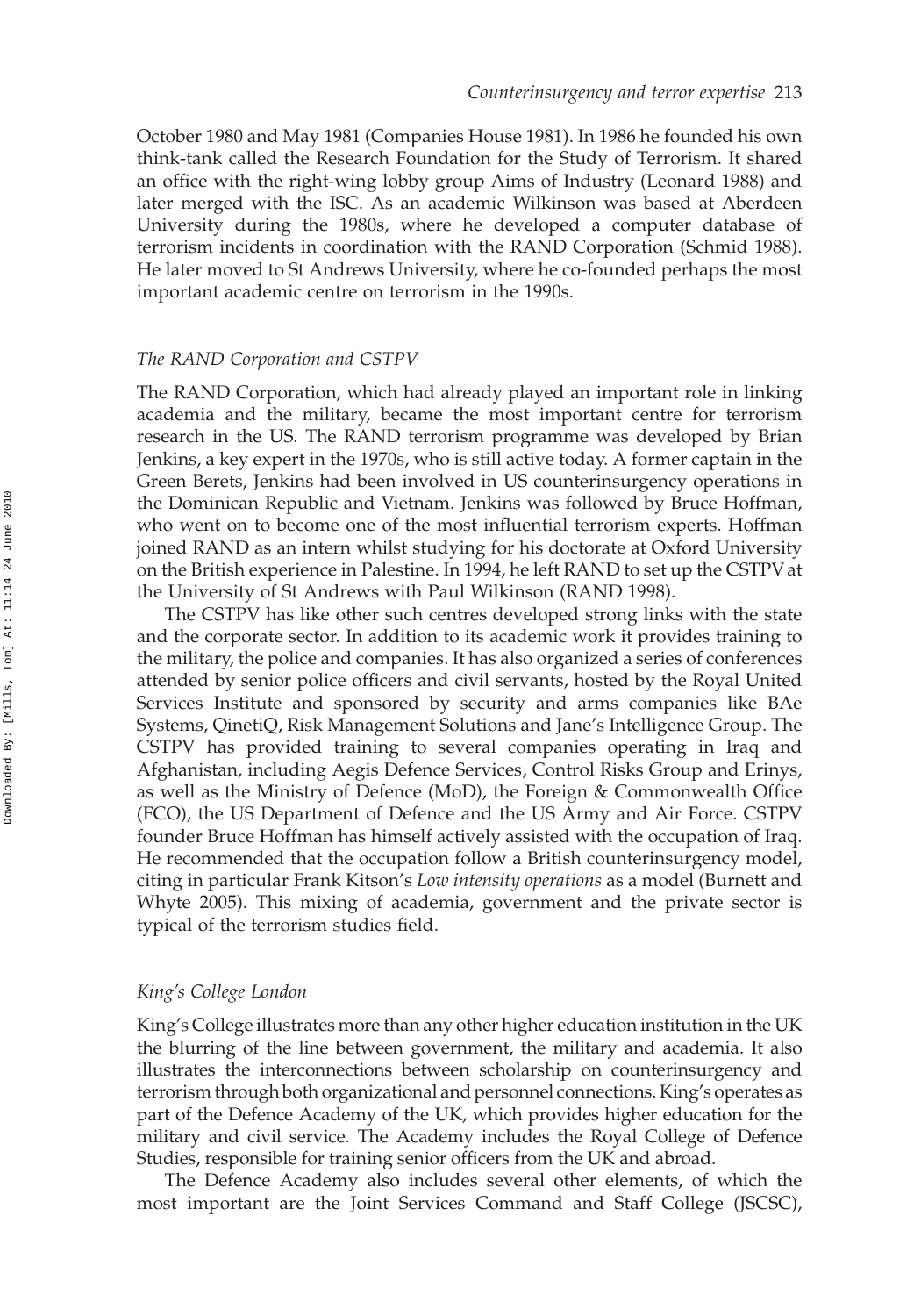Watchfield, Oxfordshire and the Defence College of Management and Technology (DCMT), Shrivenham, Wiltshire. These units are located inside military bases, but much of their training is carried out through King's College.

The Centre for Defence Studies was established at King's College in 1990, with a grant from the UK MoD. It is part of the War Studies Department, which also includes the Insurgency Research Group. The latter was established in 2007 in response to the revival of interest in insurgency and counterinsurgency 'in the military and government', as opposed, perhaps, to the academy. The group's membership also includes members of military units such as the Development, Doctrine and Concepts Centre (Shrivenham) and the Land Warfare Centre (Warminster) as well as two representatives from the controversial mercenary firm Aegis Defence Services (Spinprofiles 2009b).

Evidence of the internationalization of this network comes in the form of the recently created International Centre for the Study of Radicalisation and Political Violence (ICSR), which is a partnership between King's, the University of Pennsylvania, the Interdisciplinary Center Herzliya (Israel) and the Regional Center on Conflict Prevention (Jordan). According to its own account, 'ICSR is the first project aimed at countering radicalization and political violence in which Arab and Israeli academic institutions openly collaborate' (cited in Spinprofiles 2009c). Leaders of this initiative include Lawrence Freedman of King's College London and Boaz Ganor of the Interdisciplinary Center, Herzliya. Freedman (Professor of War Studies since 1982) has a long history of involvement in officially oriented think-tanks, including the IISS. Ganor was Israel's counter-terrorism coordinator at the prime minister's office from 1993 to 1996.

This nexus of institutions shows more than connections between academia and the military; it shows that the organizational lines between academia and the military/government have been at minimum blurred, perhaps even erased altogether.

## Social science and armed propaganda in the UK

The UK government has also taken advice from academics in counterinsurgency and counter-terror work. Three examples are the updating of UK counterinsurgency doctrine, the funding of social science research, and the creation of new propaganda bodies in the UK after September 11. Each shows the integration of academics into the war effort, while the latter suggests the adoption of counterinsurgency tactics as part of the domestic 'counter-terror' effort.

#### Revising counterinsurgency doctrine in the UK

The revision of counterinsurgency doctrine in the UK has taken rather longer than the rush job that was evident in the US and has been more low-profile. In the US one of the leading university publishers even republished the manual complete with 'a stylish, olive drab, faux-field ready edition, designed to slip into flack jackets or Urban Outfitter accessory bags' (Price 2007). In the UK by contrast the manual has had to be prised out of the MoD using the Freedom of Information Act by one of the authors in a long-running process that took almost a year.

The team revising UK doctrine was led by Col Alexander Alderson and also includes Brigadier Gavin Bulloch, Dr Daniel Marston, leader of the Royal Military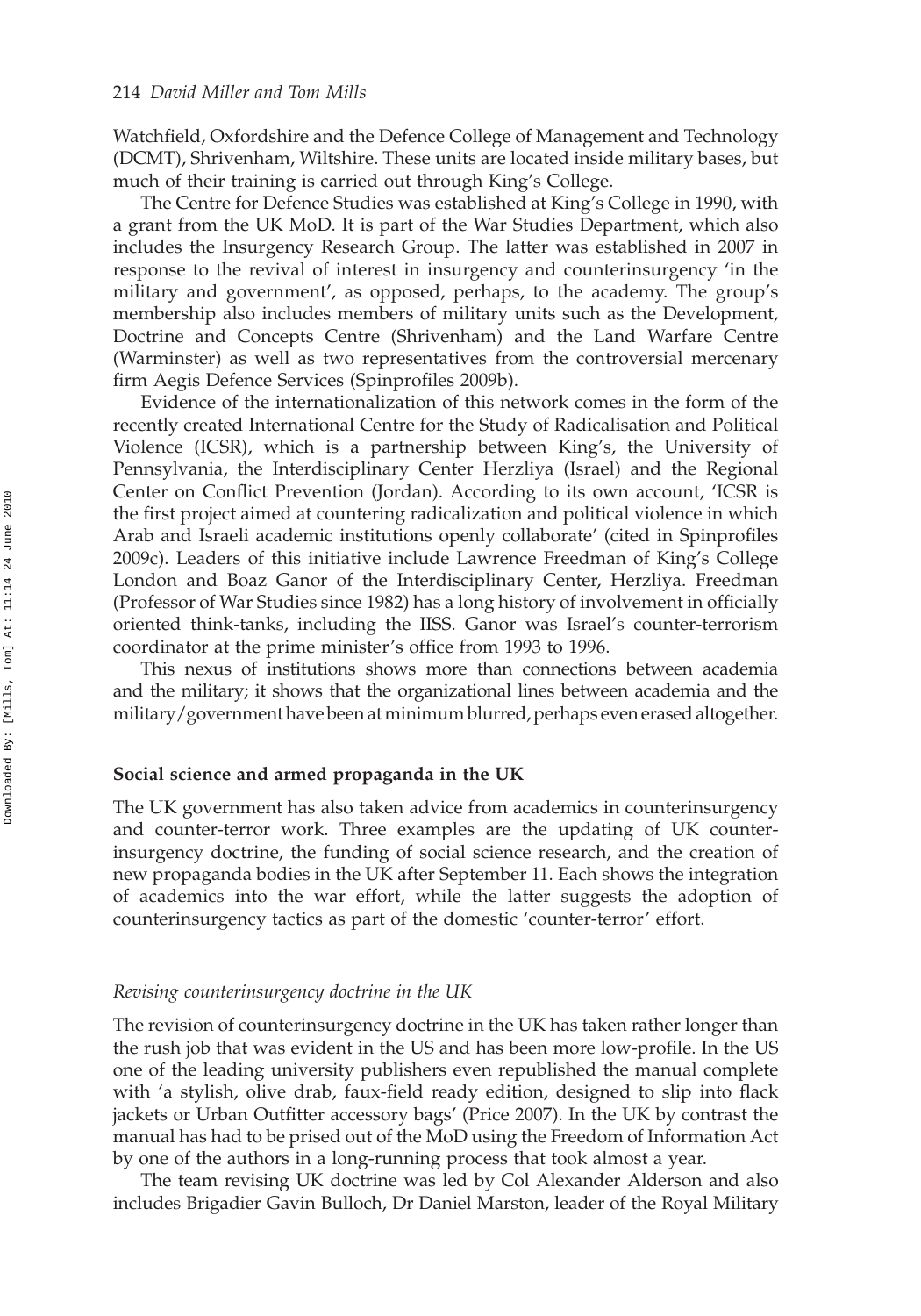Academy Sandhurst's counterinsurgency group or 'COIN team', and Lieutenant Colonel Marcus Good (Alderson 2007, 10). All four are members of the King's College Insurgency Research Group (Spinprofiles 2009b). Gavin Bulloch, who has been described by Alderson as the British Army's 'preeminent doctrine writer', served as an infantry officer for 36 years and 'was involved in counterinsurgency operations in several theaters during his service'. Marston reportedly lives 'outside of Boston, Massachusetts', but has also been a 'Senior Lecturer in War Studies at Royal Military Academy Sandhurst', a visiting research fellow at Oxford University and a research fellow at the Strategic and Defence Studies Centre at the Australian National University (Spinprofiles 2009d). He has contributed to counterinsurgency doctrine for the American, Australian, British and Canadian armed forces. In 2008 'he worked as a visiting fellow at the US Marine Corps Counterinsurgency Center of Excellence in Iraq, where he briefed marines on counterinsurgency fundamentals and historical case studies for incoming battalions' (cited in Spinprofiles 2009d). The team very much echo the US theorists emphasizing 'minimum force' and 'soft' tactics. Bulloch has written that the 'use of the minimum necessary force is a wellproven counterinsurgency lesson', but he has also noted that

Physical destruction of the enemy still has an important role to play ... but the number of insurgents killed should be no more than is absolutely necessary to achieve success ... For example, the killing of a teenage gunman could be justifiable in military terms, but its possible effect on his community could jeopardize a potentially far more significant though less spectacular Hearts and Minds operation. (Bulloch 1996)

The advocacy of hearts and minds shows the significant influence of both Thompson and Kitson as well as that of Nagl and Kilcullen on British thinking. Indeed both Prime Minister Gordon Brown and Foreign Secretary David Miliband have cited Kilcullen's work. Miliband wrote in his Foreign Office blog, 'I think that some of the best thinking about terrorism has been done by David Kilcullen' (Miliband 2009).

## The ESRC and the Intelligence Services

In 2006 the ESRC cancelled plans for a £1.3 million government-backed research programme after revelations of the involvement of British intelligence caused protests from academics.

The programme—jointly funded by the FCO, the ESRC and the Arts and Humanities Research Council—was called 'Combating Terrorism by Countering Radicalisation'. Selected academics were approached and according to the ESRC over 100 attended three seminars before the project was cancelled in October 2006 (Baty 2006). The initiative had not been publicly advertised as normal. The ESRC subsequently noted that 'we recognise that the decision not to place a public advertisement was not the most effective way of encouraging a wide range of high-quality applications' (Sooben 2006).

According to one report, 'An integral part' of the bid 'was to prioritise the compilation of a 5,000-word report for the FCO' (Keenan 2007). Academics were to 'scope the growth in influence and membership of extremist Islamist groups in the past 20 years', 'name key figures and key groups' and 'understand the use of theological legitimisation for violence' (Baty 2006). Specific regions and countries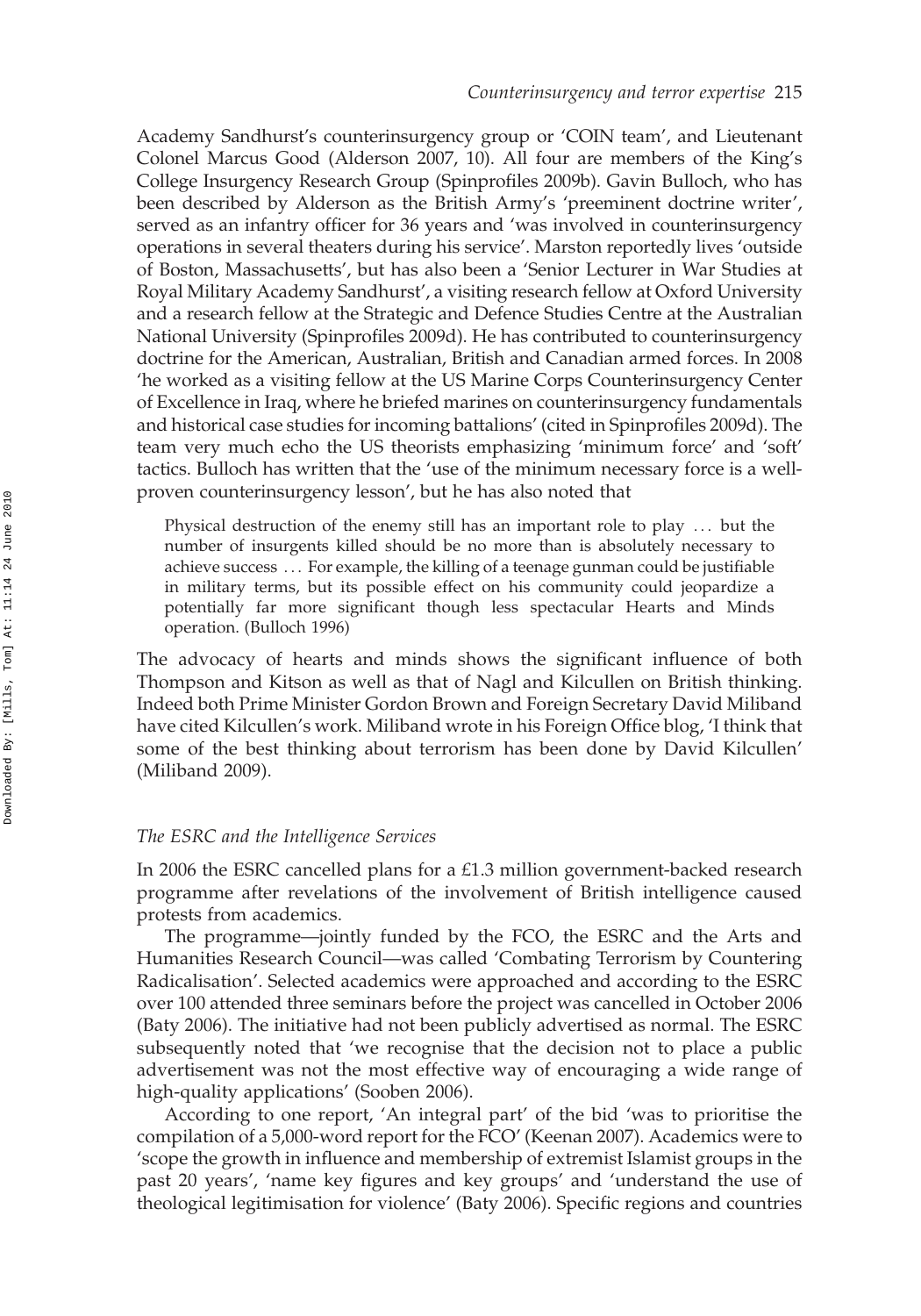for the study were identified by the Security Service's Joint Terrorism Analysis Centre (Baty 2006).

Though protests from the chair of the Association of Social Anthropologists and others caused the cancellation of the programme, it was revised and relaunched in 2007 as 'New Security Challenges: "Radicalisation" and Violence—A Critical Reassessment', with £2.5 million of funding (Attwood 2007; Garner 2007).

#### Hearts and minds on the home front

In the case of the war on terror at home we can note the role of Dr Mils Hills and Dr Jamie Macintosh. Hills claims to be the first social anthropologist appointed to the UK MoD and then later the first to join the Cabinet Office (Hills 2005, 130). 'Happily,' he writes, 'my entry into the defence and security community some four years ago [in 1998] coincided with an upsurge of interest in understanding cultures and social change' (Hills 2003).

Hills worked at the Defence Evaluation Research Agency (DERA—an MoD agency) from 1998, the year he was awarded his doctorate. There he worked on 'leading-edge research in Information Operations (IO) [and] Psy Ops' (Spinprofiles 2009e). He moved to Defence Science and Technology Laboratory (DSTL—the part that remained after the part privatization of DERA) in 2002, where he was 'Capability Group Leader for Information Operations in the Human Sciences Team'. While at the MoD he worked with Dr Jamie Macintosh, who holds a doctorate in social psychology (Hills 2005).

Macintosh joined DERA in 1993 after ten years in the British Army, moving on to DSTL on its creation in 2001. During his time there, he made 'strategic and operational contributions in the emerging fields of Information Superiority and Information Operations (IS-IO)'.

From 2001 Macintosh and Hills worked on the creation of the Civil Contingencies Secretariat, the main body responsible for coordinating counterterrorism preparations in the UK. Macintosh co-authored the White Paper that led to the creation of the Cabinet Office's Civil Contingencies Secretariat (CCS) in 2001 (Spinprofiles 2009f). The CCS was the body involved in issuing information about the alleged threat to Heathrow Airport and on the 'ricin plot', which turned out not to involve any ricin (Miller 2004). In other words the information issued by the government on ricin was entirely false.

Hills left government in 2005, founding a consultancy called Analytic Red that subsequently worked for clients including 10 Downing Street, QinetiQ, the Home Office, the FCO and the DSTL (Spinprofiles 2009e). Macintosh meanwhile joined the Defence Academy in 2004 and from 2006 spent over a year as the 'home personal advisor' to Home Secretary John Reid on 'Transformation and National Security'. His advice was reportedly 'instrumental' in the creation of the Research, Information and Communications Unit (RICU) and the Office of Security and Counter-Terrorism (OSCT) (Spinprofiles 2009g).

RICU, based in the Home Office, has been controversial because of its alleged similarity to the covert Cold War propaganda department the Information Research Department—a perception reinforced by the involvement of the FCO and the Home Office (and therefore it is assumed the Secret Intelligence Service and the Security Service).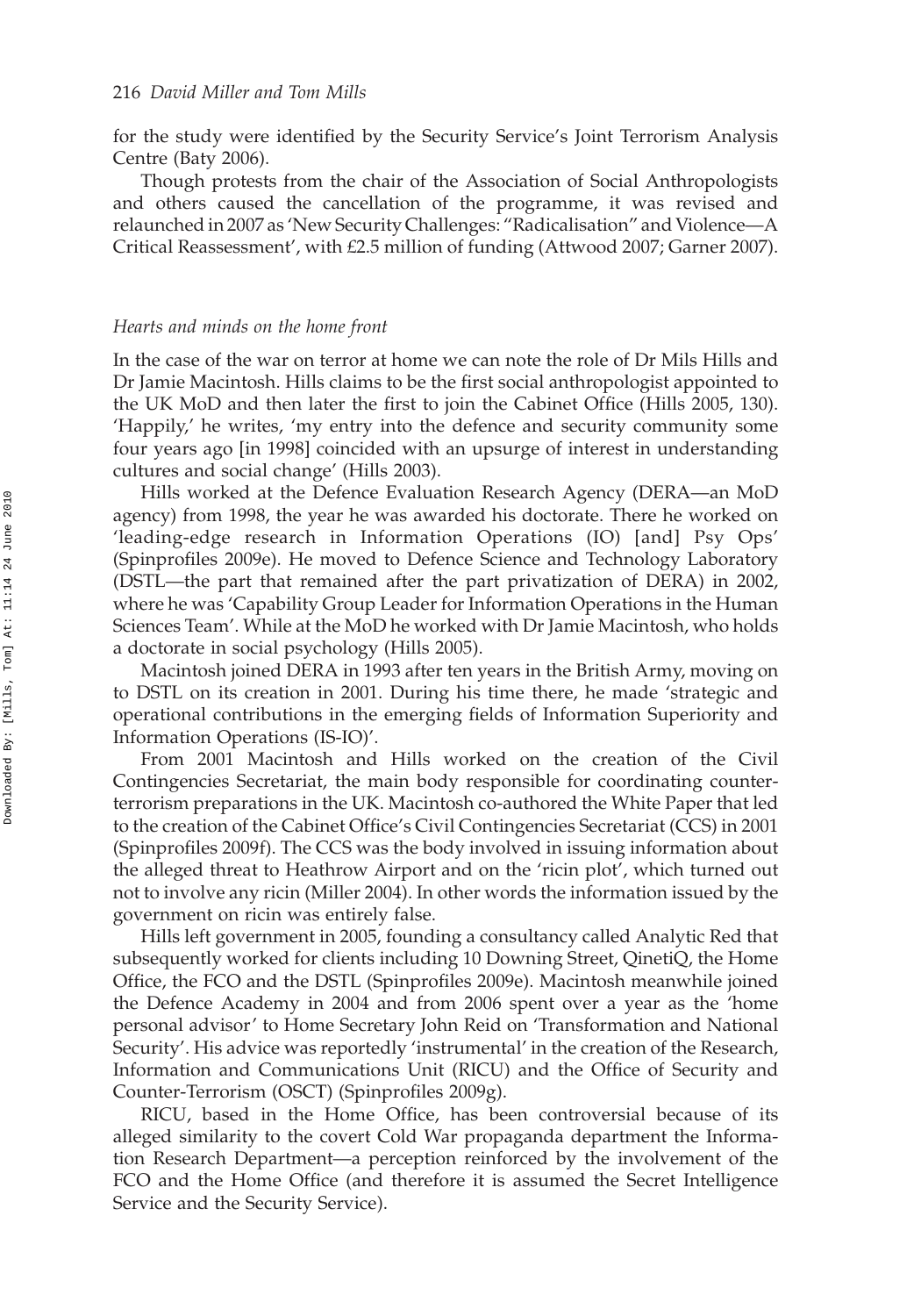RICU has a brief to undertake research to strategically feed into government counter-terror policy. Since its formation in 2007 it has undertaken or initiated ten separate projects, most of which have been contracted out to research agencies. One has, however, been undertaken by an academic at the University of Nottingham with ESRC funding. Contrary to the usual procedure the research design and results, being 'somewhat sensitive', are not being made public (cited in Spinprofiles 2009g). This is unusual for ESRC research and indeed secrecy was one of the issues leading to the objections against the intelligence-sponsored research that the ESRC withdrew (Sooben 2006).

## Conclusion

Academic research is increasingly important in delivering the capacity to conduct military and counterinsurgency campaigns. The war on terror has further integrated academia into the war machine, eroding possibilities for independent social science. The entire field of terrorism studies has emerged at the behest and with the active support of the state. In particular both the Pentagon and the MoD in the UK have been heavily involved in this, as have the intelligence services, which have promoted particular types of scholarship through a wide range of activities from covert front operations, through think-tanks to the funding of university chairs, scholarships and research (Herman and O'Sullivan 1989).

If indeed it is true that the role of the intellectual engaged in writing about war is in general one of structured subordination to great power (Chomsky 1997), then the role played by anthropologists, counterinsurgency writers and terror experts in the wars and occupations of the last decade and beyond certainly provide a compelling case in point. An overwhelming majority of writers on terrorism, counterinsurgency and associated topics operate within the dominant paradigm of assuming the legitimacy of Western governments and defining the 'terrorist' and the 'insurgents'—at least for public consumption—in terms consonant with the needs of great power. At best we find a criticism of power, strategy or policy only in order that they can be made more efficient or effective. The creation of 'flex networks' (Wedel 2004) by the military–industrial–academic complex suggests both integration and the reduction of the possibility of academics acting as guardians of science and truth. It also poses challenges for codes of ethical conduct in the social sciences.

This has not been all one way, however, as the enterprise of 'critical terrorism studies' shows. This has emerged in reaction to the significant increase in work on terrorism in the period since 2001. It is explicitly critical of 'orthodox' terrorism studies and has drawn significant sustenance from the anti-war movement in the UK and elsewhere. It is internationally linked but the main impetus has come from the UK and the new journal titled Critical Studies on Terrorism, edited from Aberystwyth University, which has also overseen a number of books in the area (such as Jackson et al 2009). This is a hopeful sign for those in favour of academic independence, though it is too early to say how much of an impact it will make and there remain very significant pressures, both financial and ideological, for academics to orient themselves more closely with official agendas.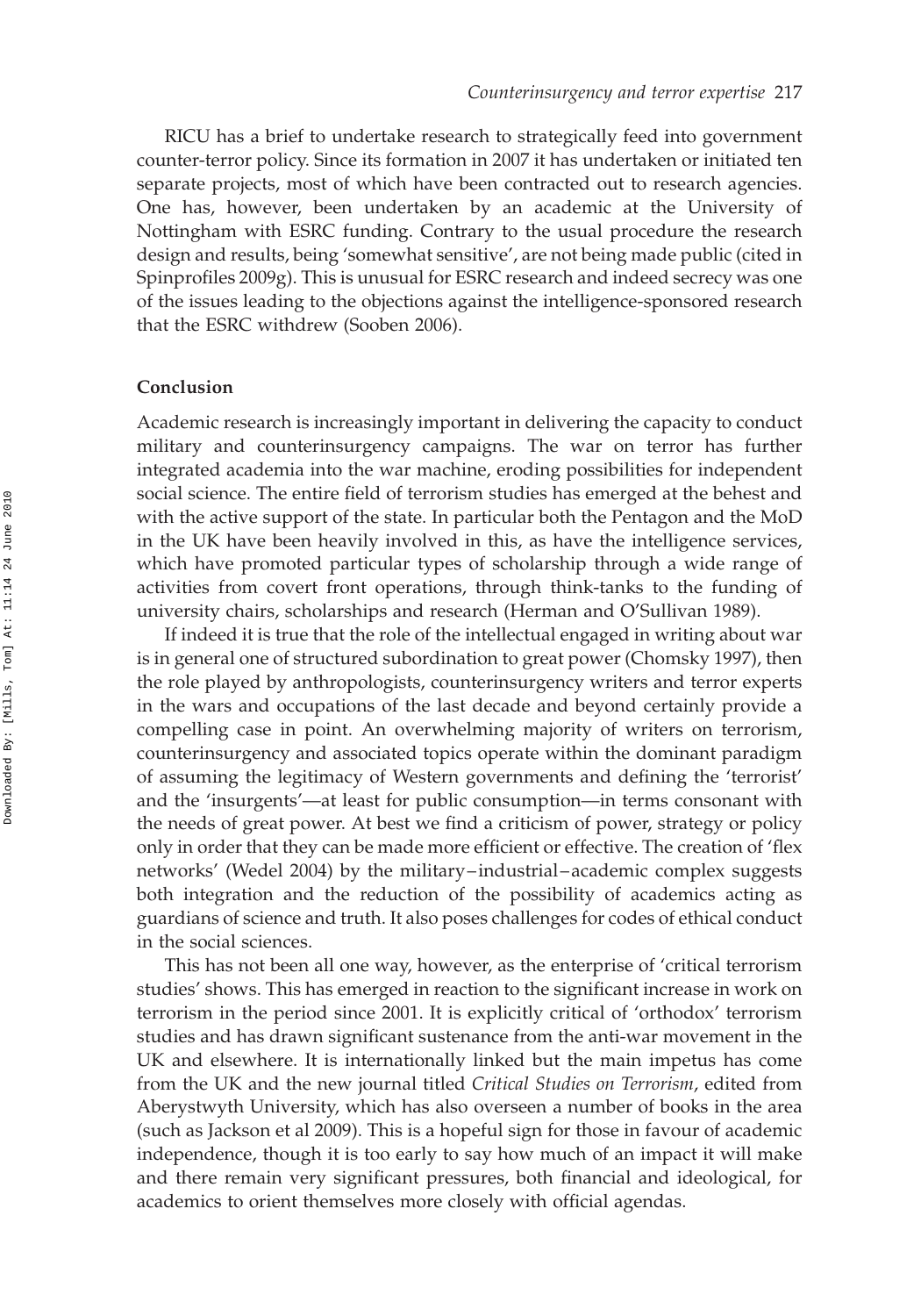#### Notes on contributors

David Miller is Professor of Sociology at the University of Strathclyde, Glasgow, and a co-founder of public interest website spinwatch.org. His most recent book with William Dinan is A century of spin: how public relations became the cutting edge of corporate power (Pluto, 2008).

Tom Mills is a freelance investigative researcher and a doctoral candidate at the University of Strathclyde, Glasgow. He is researching the relationship of the BBC to the state in war and conflict.

## References

- Abella, Alex (2008) Soldiers of reason: the RAND Corporation and the rise of the American empire (New York: Harcourt)
- Alderson, Alexander (2007) 'Revising the British Army's counter-insurgency doctrine', RUSI Journal, 152:4, 6–11
- Attwood, Rebecca (2007) 'ESRC "ignores" danger fears', Times Higher Education, 20 July, <http://www.timeshighereducation.co.uk/story.asp?storyCode=209666&section code=26>, accessed 4 December 2009
- Bacevich, Andrew J (2008) 'The Petraeus doctrine', The Atlantic, October,  $\lt$ http://www. theatlantic.com/doc/200810/petraeus-doctrine>, accessed 4 December 2009
- Baldwin, Tom (2006) 'How Oxford has taught America a new way to fight battles', The Times, 28 March, 40
- Baty, Phil (2006) 'Life-risking "spy" plan pulled', Times Higher Education, 20 October,  $\kappa$ http://www.timeshighereducation.co.uk/story.asp?storycode=206121>, accessed 4 December 2009
- Beckett, Ian (1997) 'Robert Thompson and the British Advisory Mission to South Vietnam, 1961–1965', Small Wars and Insurgencies, 8:3, 41–63
- Bulloch, Gavin (1996) 'Military doctrine and counterinsurgency: a British perspective', Parameters, 26:2, 4-16, <http://www.carlisle.army.mil/usawc/parameters/96summer /bulloch.htm>, accessed 4 December 2009
- Burnett, Jonny and Dave Whyte (2005) 'Embedded expertise and the new terrorism', Journal for Crime, Conflict and the Media, 1:4, 1–18
- Chomsky, Noam (1967), 'The responsibility of intellectuals', New York Review of Books, 8:3, <http://www.nybooks.com/articles/12172/>, accessed 4 December 2009
- Chomsky, Noam (1997) 'The Cold War and the university' in Noam Chomsky et al (eds) The Cold War and the university: toward an intellectual history of the postwar years (New York: New Press), 171–194
- Companies House (1981) 'Institute for the Study of Conflict Ltd. Extract from the report by the Members of the Council of Management on the accounts for the year ending 30th June 1981', 9 November
- Crozier, Brian (1959) 'Anatomy of terrorism', The Nation, 21 March, 250–252
- Crozier, Brian (1960) The rebels: a study of post-war insurrections (London: Chatto & Windus)
- Curtis, Mark (2003) Web of deceit: Britain's real role in the world (London: Vintage)
- Curtis, Mark (2004) Unpeople: Britain's secret human rights abuses (London: Vintage)
- Domhoff, G William (1975) 'Social clubs, policy planning groups, and corporations: A network study of ruling-class cohesiveness', Insurgent Sociologist, 5:3, 173–184
- Domhoff, G William (1983) Who rules America now? A view from the 80s (Englewood Cliffs, New Jersey: Prentice-Hall)
- Domhoff, G William (1990) The power elite and the state: how policy is made is America (New York: Aldine De Gruyter)
- Domhoff, G William (2005) 'Power structure research and the hope for democracy', Department of Sociology, University of California, Santa Cruz, <http://sociology.ucsc.edu/ whorulesamerica/theory/power\_structure\_research.html>, accessed 4 December 2009
- Douglas, Jack D (1976) Investigative social research: individual and team field research (Beverly Hills, California: Sage)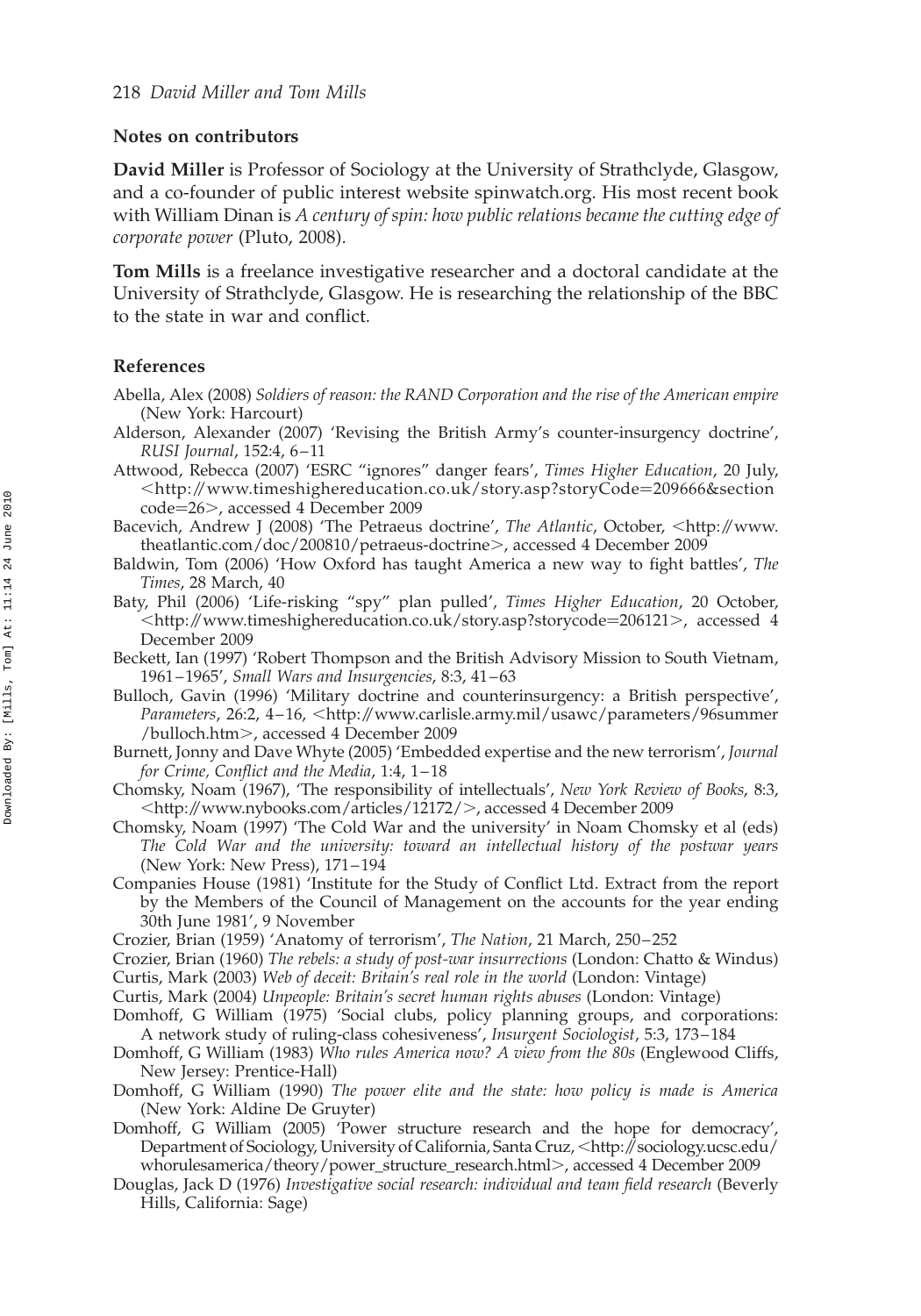Evans, Michael (1993) 'Freelance spy was KGB's enemy no 1', The Times, 28 June

- ESRC (2009) 'ESRC research funding guide', <http://www.esrcsocietytoday.ac.uk/ ESRCInfoCentre/Images/ESRC\_Research\_Funding\_Guide\_tcm6-9734.pdf>, accessed 5 November 2009
- Eyal, Gil (2002) 'Dangerous liaisons between military intelligence and Middle Eastern studies in Israel', Theory and Society, 31:5, 653–693
- Garner, Mandy (2007) 'Are academics being put at risk by anti-terrorist measures?', The Independent, 14 June, <http://www.independent.co.uk/news/education/higher/ are-academics-being-put-at-risk-by-antiterrorist-measures-452977.html>, accessed 4 December 2009
- Giroux, Henry (2007) The university in chains: confronting the military-industrial-academic complex (Boulder, Colorado: Paradigm)
- Haas, Peter (1992) 'Introduction: epistemic communities and international policy coordination' in P Haas (ed) Knowledge, power and international policy coordination (Columbia: University of South Carolina Press), 1–36
- Hayden, Tom (2008) 'Meet the new Dr. Strangelove', Huffington Post, 20 June, <http:// www.huffingtonpost.com/tom-hayden/meet-the-new-drstrangelo\_b\_108288.html>, accessed 4 December 2009
- Herman, Ed S and Gerry O'Sullivan (1989) The 'terrorism' industry: the experts and institutions that shape our view of terror (New York: Pantheon)
- Hills, Mils (2003) 'Applications of anthropology: an exotic input to the defence and security community, abstract for Applications of Anthropology', Loughborough University, 31 March to 1 April,  $\langle$ http://www.lboro.ac.uk/departments/ss/applicationsofanthro pology/MilsHills.htm>, accessed 4 December 2009
- Hills, Mils (2005) 'Anthropology at the centre: reflections on research, policy guidance and decision support' in S. Pink (ed) Applications of anthropology: professional anthropology in the twenty first century (Oxford: Berghahn Books), 130–144
- Howard, Michael (2006) Captain professor: the memoirs of Sir Michael Howard (New York: Continuum International)
- Hughes, Solomon (2007) 'The Petraeus doctrine; Solomon Hughes looks at how Washington's man in Iraq hopes to mould our minds', Morning Star, 24 August, <http://www.morningstaronline.co.uk/index.php/news/content/view/full/49577.
- Hughes, Solomon (2008) 'Killer intellect', Red Pepper, 158, 19
- Jackson, Richard, Marie Breen Smyth and Jeroen Breen Smyth (eds) (2009) Critical terrorism studies: A new research agenda (London: Routledge)
- Keenan, Jeremy (2007) 'On her majesty's secret disservice', Times Higher Education, 9 February, <http://www.timeshighereducation.co.uk/story.asp?storyCode=207749 §ioncode¼26., accessed 4 December 2009
- Kilcullen, David (2005) 'Countering global insurgency', Journal of Strategic Studies, 28:4, 597–617
- Kilcullen, David (2006) 'Counter-insurgency redux', Survival, 48:4, 111-130, <http:// smallwarsjournal.com/documents/kilcullen1.pdf>, accessed 4 December 2009
- Kilcullen, David (2007a) 'Email from David Kilcullen to the blogger Fabius Maximus', 7 January, <http://council.smallwarsjournal.com/showpost.php?p=7530&postcount= 80>, accessed 4 December 2009
- Kilcullen, David (2007b) 'Religion and insurgency', Small Wars Journal, 12 May, <http:// smallwarsjournal.com/blog/2007/05/religion-and-insurgency>, accessed 4 December 2009
- Kitson, Frank (1971) Low-intensity operations: subversion, insurgency and peacekeeping (London: Faber & Faber)
- Leonard, Carol (1988) 'City diary: terror tactics', The Times, 4 January
- Maass, Peter (2004) 'Professor Nagl's war', New York Times, 11 January, <http://www. nytimes.com/2004/01/11/magazine/11IRAQ.html>, accessed 4 December 2009
- McFate, Montgomery (2005a) 'Manipulating the architecture of cultural control: a conceptual model for strategic influence operations in North Korea', Journal of Information Warfare, 4:1, 21–40
- McFate, Montgomery (2005b) 'Anthropology and counterinsurgency: the strange story of their curious relationship', Military Review, March–April, 24-38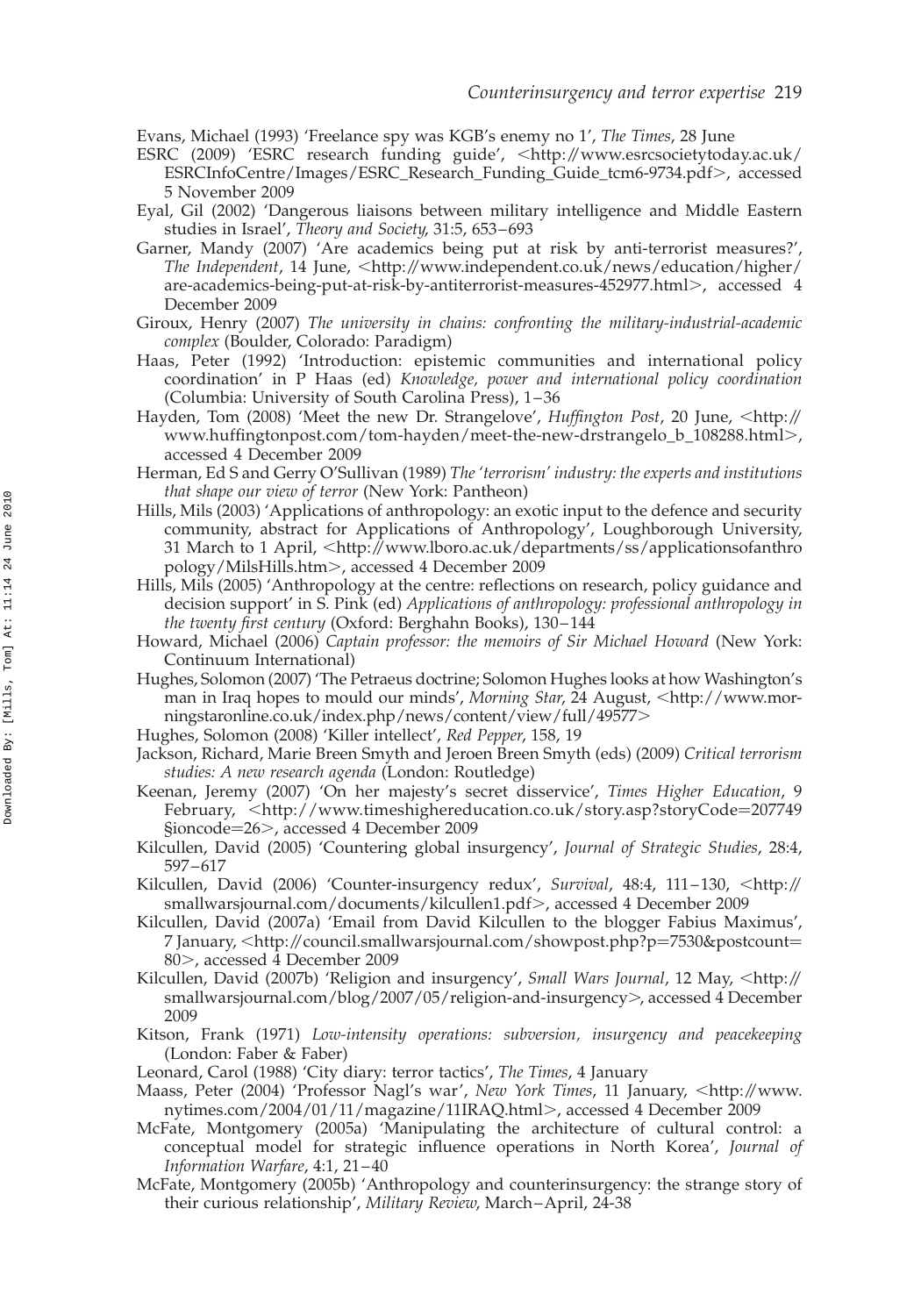- McFate, Montgomery (2005c) 'Military utility of understanding adversary culture', Joint Force Quarterly, 38, 42-48, <http://www.dtic.mil/doctrine/jel/jfq\_pubs/1038.pdf>, accessed 4 December 2009
- Miliband, David (2009) 'Accidental terrorists. FCO bloggers: global conversations', 31 March,  $\lt$ http://www.spinprofiles.org/images/a/aa/Milband\_blog\_screengrab.jpg>, accessed 4 December 2009
- Miller, David (2004) 'The propaganda machine' in David Miller (ed) Tell me lies (London: Pluto Press), 80–99
- Miller, David and Tom Mills (2009) 'The terror experts and the mainstream media: the expert nexus and its dominance in the news media', Critical Studies on Terrorism, 2:3, 414–437
- Mills, C Wright (1956) The power elite (New York: Oxford University Press)
- Mockaitis, Thomas R (1990) British counterinsurgency, 1919–60 (New York: St Martin's Press) Molotch, Harvey (1994) 'Going out', Sociological Forum, 9:2, 221–239
- Nagl, John A (2002) Learning to eat soup with a knife: counterinsurgency lessons from Malaya and Vietnam (Westport, Connecticut: Greenwood)
- Nagl, John A (2007) 'Review of "Here, bullet" by Brian Turner', RUSI Journal, 152:6, 94–108
- Nagl, John A et al (2007) The U.S. Army/Marine Corps counterinsurgency field manual: U.S. Army field manual no. 3-24: Marine Corps warfighting publication no. 3-33.5 (Chicago: University of Chicago Press)
- Newsinger, John (2002) British counterinsurgency: from Palestine to Northern Ireland (Basingstoke, UK: Palgrave)

New World Library (2009) 'Author biography of Robert Moss', <http://www.newworld library.com/client/client\_pages/authorbios/bios/moss\_rob., accessed 5 May 2009 Northmore, David (1996) Lifting the lid: a guide to investigative research (London: Cassell)

- Packer, George (2006) 'Knowing the enemy: can social scientists redefine the "war on terror"?', New Yorker, 18 December, 60
- Park, Robert Ezra (1950) Race and culture (Glencoe, Illinois: Free Press)
- Price, David (2007) 'Pilfered scholarship devastates General Petraeus's "Counterinsurgency manual"', Counterpunch, 30 October, <http://www.counterpunch.org/ price10302007.html>, accessed 4 December 2009
- Price, David (2009) 'Anthropology, human terrain's prehistory, and the role of culture in wars waged by robots: from "Gentle persuasion" to "Better killing"', CounterPunch, 16:17, 1, 4–6
- RAND (1998) 'Bruce Hoffman to Head RAND's Washington Office: leading terrorism expert returns as think tank beefs up program. Also back at RAND: Brian Jenkins', news release, 31 August, RAND Corporation, Santa Monica, California
- Ricks, Thomas E (2007) 'Officers with PhDs advising war effort', Washington Post, 5 February, <http://www.washingtonpost.com/wp-dyn/content/article/2007/02/ 04/AR2007020401196.html>, accessed 6 December 2009
- Ricks, Thomas E (2008) 'High-profile Officer Nagl to leave Army, join think tank', Washington Post, 16 January, <http://www.washingtonpost.com/wp-dyn/content/ article/2008/01/15/AR2008011503359.html>, accessed 6 December 2009
- Schlesinger, Philip (1978) 'On the shape and scope of counter insurgency thought' in G Littlejohn et al (eds) Power and the state (London: Croom Helm), 98–127
- Schmid, Alex P (1988) Political terrorism: a new guide to actors, authors, concepts, data bases, theories and literature (Amsterdam: North-Holland)

Scott, John (1982) The upper class: property and privilege in Britain (London: Macmillan Press) Scott, John (1991) Who rules Britain? (Cambridge, UK: Polity Press)

- Shachtman, Noah (2008) 'Montgomery McFate: use anthropology in military planning', Wired, 16:10, <http://www.wired.com/politics/law/magazine/16-10/sl\_mcfate>, accessed 4 December 2009
- Sim, Richard (1978) 'Research note: Institute for the Study of Conflict', Studies in Conflict & Terrorism, 1:2, 211–215

Sooben, Phil (2006) 'Double or quits: a response from the ESRC', Anthropology Today, 22:6, 3 Spinprofiles (2009a) 'Terrorexpertise: method', <http://www.spinprofiles.org/index.php/

Terrorexpertise:Methodology>, accessed 4 December 2009